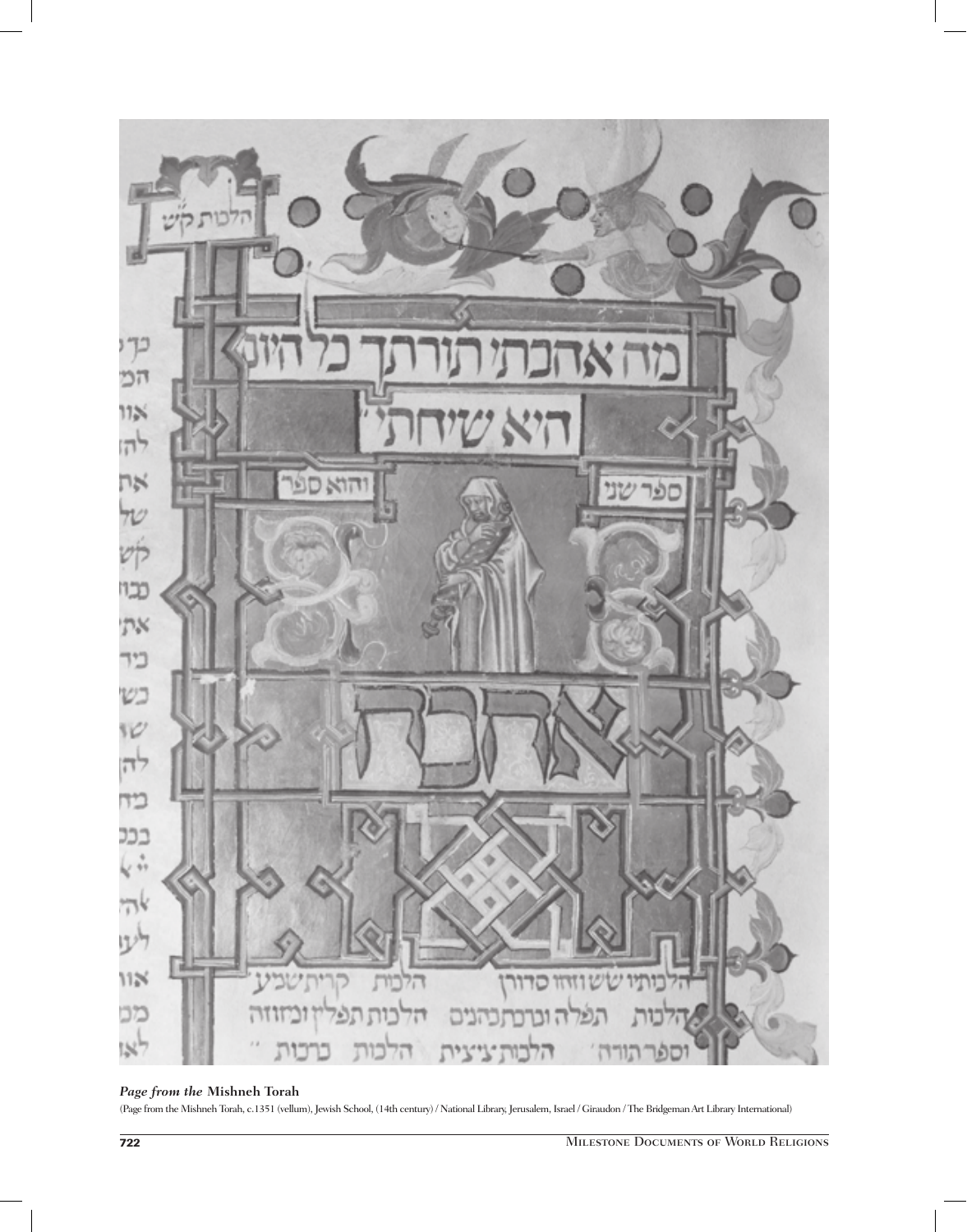# **Mishneh Torah**

"Every Israelite has a duty to study whether he is poor or rich, whether healthy or suffering, whether young or very old."

**Overview** 



The Spanish-born Jewish philosopher Moses ben Maimon, usually called Maimonides, is best known for composing two texts: *The Guide for the Perplexed*, a philosophical work, and the *Mishneh Torah*, also known as the Maimonidean Code. The fourteen-volume *Mishneh Torah* established Maimonides

as the leading rabbinic authority of his generation and, many believe, of all time. Maimonides aimed to compose a work from which the entire Oral Law governing Jewish life might be studied systematically. He hoped that his *Mishneh Torah* would provide Jews with a text that could reinvigorate religious study in a time of cultural decline and religious apathy. Maimonides composed this work between 1170 and 1180. The title *Mishneh Torah*, which means "repetition and summary of the Torah," indicates its intent. The subtitle *Sefer Yad ha-Chazaka* ("Book of the Strong Hand") is a play on the numerical equivalent of the Hebrew word "hand," which comes out to 14—the number of volumes in the *Mishneh Torah*.

Maimonides wrote that he intended the *Mishneh Torah* to be a comprehensive explanation of the Jewish oral tradition. A person who had mastered the written Torah and then his *Mishneh Torah* would have no need for any other religious reference work. Maimonides' intent to create a single guidebook has some similarities to the motivation of Rabbi Judah the Prince, who compiled the Mishnah around the year 200 ce, almost a thousand years earlier. As Maimonides saw it, Judah made the controversial decision to reduce the oral tradition to writing because the increasing difficulties of the times made it necessary. In Judah's time, the Roman Empire was strengthening, and increasing numbers of Jews were leaving the land of Israel, propelled by social instability and economic crisis; likewise, Maimonides saw his code as providing a comparable pedagogical tool that would serve a similar function.

#### **Context**

Muslims won a decisive military victory in 711 ce, bringing Visigoth rule to an end on the Iberian Peninsula. The Catholic Visigoths had persecuted the Jews, and

so the Jews of Spain welcomed the Muslim conquerors. Non-Muslims of monotheistic faiths were regarded as *diman*, the plural of *dhimmi*—an Islamic term meaning the "people of the pact of protection" and used in reference to People of the Book, namely, Jews and Christians. *Diman* had fewer legal rights than Muslims but were allowed to live in Muslim-ruled areas. Even though Jews were subjected to discriminatory legislation, their status improved dramatically over the next few centuries of Islamic rule in Spain. The period of stability in the region helped usher in what was seen as the golden age of Spain, a time of cultural diversity and intellectual openness; however, the tolerance that characterized the golden age came to an end with the arrival of the Almohads in the middle of the twelfth century, which coincided with the Christian reconquest of northern Spain. Maimonides was born in the late 1130s, about ten years before the beginning of Almohad rule. Such unfortunate timing had a tremendous impact on his entire life.

In his introduction to the *Mishneh Torah*, Maimonides explains that severe vicissitudes prevailed in his time, causing Jews to lose the ability to comprehend Talmudic literature properly. He bemoans the disappearance of the wisdom of wise men, quoting from the book of Isaiah, "And the wisdom of its wise shall fail /And the prudence of its prudent shall vanish" (29:14). Maimonides explains that because the current generation had low scholarly attainments, they were unable to understand the commentaries of the Geonim, the rabbinic scholars of the earlier generations who had written commentaries on various facets of the Talmud. Their writings, which they had taken care to present in a clear format, were now so difficult to understand that only a few could properly comprehend them.

If the current generation was unable to understand the commentaries, they were even less able to understand the Talmud itself. The Talmud is the written form of the Oral Law, which tradition explains was given to Moses by God at Mount Sinai, along with the Written Law. The Talmud consists of the Mishnah, brief statements compiling legal opinions, and the Gemara, transcripts of discussion on the Mishnah. The Mishnah organizes its material on the basis of subject matter rather than biblical context. It puts these subjects into six orders, each of which is divided into a number of subcategories. The Mishnah was redacted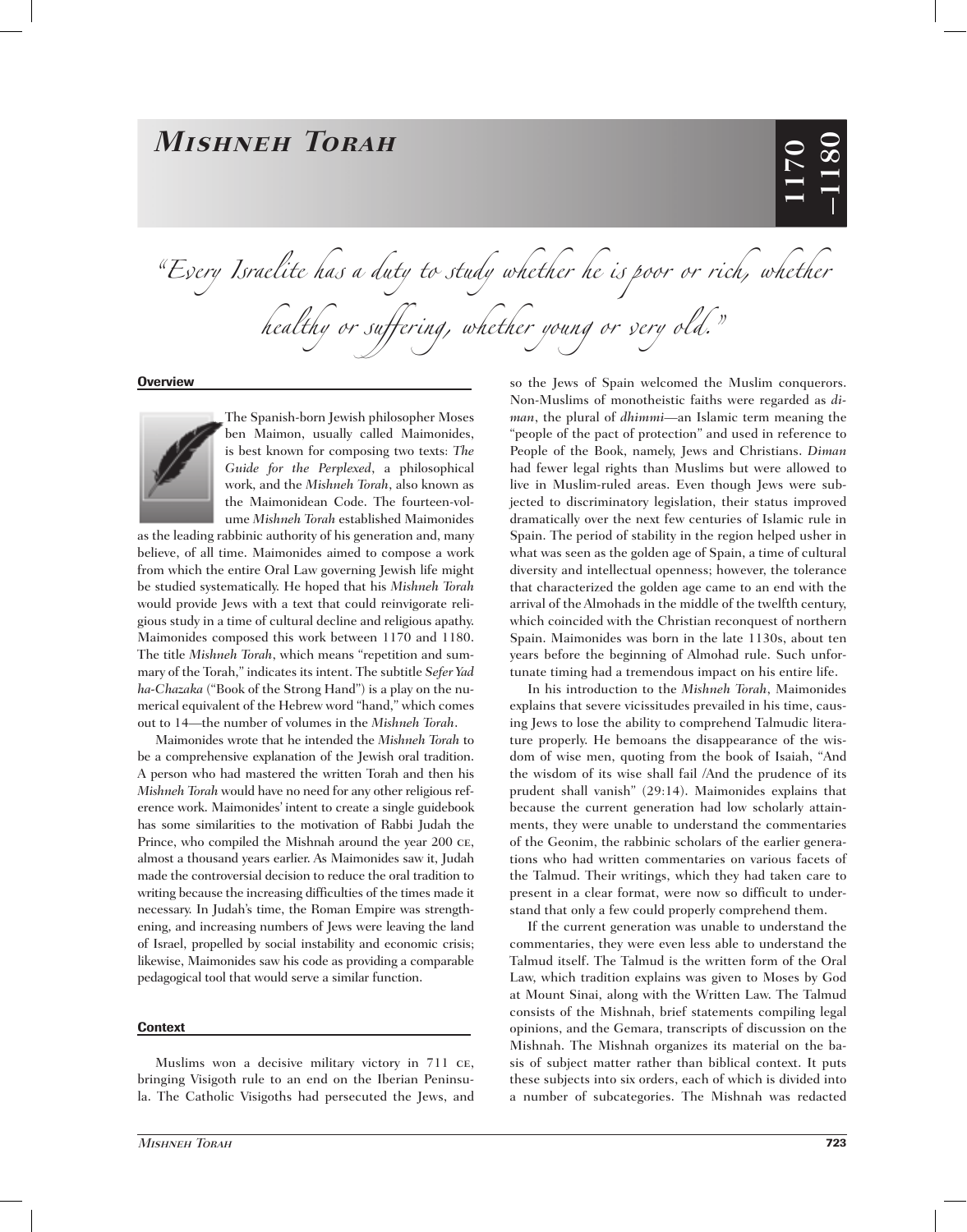| <b>Time Line</b> |                                                                                                                                                                                                                                                                                                   |
|------------------|---------------------------------------------------------------------------------------------------------------------------------------------------------------------------------------------------------------------------------------------------------------------------------------------------|
| 1137<br>OR 1138  | March 30<br>Moses ben Maimon, or<br>Maimonides, is born in Córdoba,<br>Spain.                                                                                                                                                                                                                     |
| 1148             | ■ The Almohads conquer Córdoba,<br>resulting in the exodus of most of<br>the Jewish community, including<br>Maimonides' family.<br>■ Maimonides begins his<br>wanderings around southern<br>Spain and North Africa, having<br>difficulty finding a secure Jewish<br>community in which to settle. |
| 1160             | Maimonides settles in Fez,<br>Morocco, where he remains for<br>about five years.                                                                                                                                                                                                                  |
| 1165             | April 18<br>Maimonides and his family sail<br>to the port of Acco (Acre) in the<br>land of Israel before traveling on<br>to Egypt.                                                                                                                                                                |
| 1166             | ■ Maimonides and his family finally<br>settle in Fustat (now part of Old<br>Cairo), Egypt, where they remain.                                                                                                                                                                                     |
| 1169<br>OR II70  | ■ Maimonides' younger<br>brother David dies in a shipwreck<br>on the way to India, forcing<br>Maimonides to begin working as<br>a physician in order to support<br>David's family, as well as his own.                                                                                            |
| 1170             | ■ Maimonides starts the fourteen-<br>volume Mishneh Torah.                                                                                                                                                                                                                                        |
| 1171             | ■ Maimonides is appointed <i>nagid</i> ,<br>the prince or leader of the<br>Egyptian Jewish community.                                                                                                                                                                                             |
| 1180             | Maimonides completes the<br>Mishneh Torah.                                                                                                                                                                                                                                                        |
| 1204             | <b>December</b><br>ш<br>Maimonides dies in Fustat,<br>Egypt.                                                                                                                                                                                                                                      |

around the year 200 ce by Rabbi Judah the Prince, a controversial decision due to the fact that the Oral Law was intended to be transmitted verbally. In the three or four centuries following the redaction of the Oral Law into the Mishnah, sages working in both Babylonia and the land of Israel continued to discuss the issues presented in the Mishnah. The Jerusalem and Babylonian Talmuds had the same Mishnah but different Gemara.

#### About the Author

Moses ben Maimon, known as Maimonides, was the most distinguished of all medieval Jewish philosophers and is considered one of the greatest Torah scholars in history. Maimonides is his Greek name, the suffix "-ides" meaning "son of." His Hebrew name was Rabbi Moses ben Maimon; therefore, in rabbinic literature, he was known by the acronym Rambam. Maimonides' unmatched rabbinic learning earned him the title "the Great Eagle." He was also called the Mordecai of his generation because of his selfless involvement in the local Jewish community. Many praised him by citing the popular adage "from Moses to Moses, there arose no one like Moses."

Maimonides was born in Córdoba, Spain, in 1137 or 1138. Córdoba at the time was under enlightened Muslim rule, a cultural Mecca for Jews and Christians as well as Muslims. But the Almohads, an intolerant Muslim group that gave non-Muslims the choice of conversion or expulsion, conquered the area in 1148. Jews were attacked by rioters, and synagogues were destroyed. It is possible that Maimonides' family had to pretend to convert in order to avoid death. They fled from Córdoba, traveling around through southern Spain and North Africa for about ten years, settling for a time in Fez, Morocco.

Maimonides and his family continued their travels in search of a permanent home. In 1165 the Maimon family left Morocco for Acco in the land of Israel and the following year traveled overland to Fustat (now part of Old Cairo), Egypt. Trained as a medical doctor, Maimonides worked as physician to the sultan of Egypt and also tended to patients in his home. He wrote ten treatises on medicine, some of which were used as textbooks in medieval medical schools.

*The Guide for the Perplexed*, completed in 1190, was ostensibly a letter written to a student who was torn between his love of philosophy and the teachings of Judaism. In this Arabic work, Maimonides vigorously rejects a literal understanding of phrases that ascribe corporeality to God. Rather, he insists that the Torah spoke in the language of human beings and that the Torah did not intend to suggest that God has fingers, toes, or any other body parts. To argue otherwise, Maimonides stresses, is a material conception of God, which is idolatrous.

Maimonides became the most important rabbinic sage in the world after penning the *Mishneh Torah*. When he died in 1204, Egyptian Jews observed three full days of mourning, a sign of great respect. They ascribed the verse in the first book of Samuel to his life: "The ark of God has been taken" (I Samuel 4:11). Maimonides was buried in Tiberias, in the land of Israel.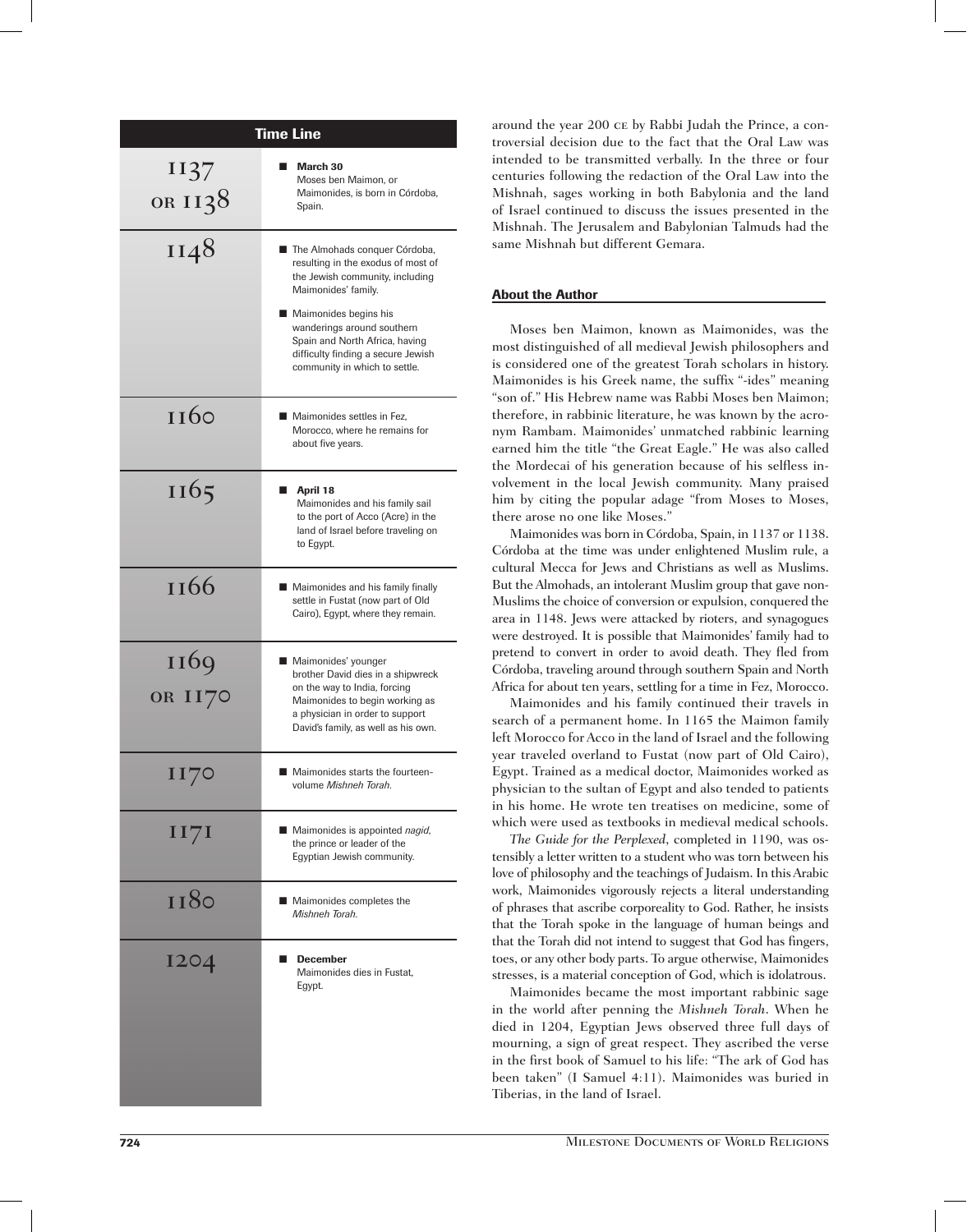# **Milestone Documents** Milestone Documents

# Explanation and Analysis of the Document

The text from the *Mishneh Torah* is taken from *The Book of Knowledge*, the opening volume of Maimonides' fourteen-volume legal masterpiece. The initial chapters of each of the five treatises in the volume are reproduced here. Whereas much of the *Mishneh Torah* covers rather technical legal material, *The Book of Knowledge* explains the basic principles of the Jewish faith, proper behavior, the obligation to study Torah, the prohibition against idolatry, and the religious obligation to repent. These five treatises provide a window into the worldview of medieval Judaism.

Maimonides titled his book of religious law the *Mishneh Torah*, which means "repetition and summary of the Torah," because he intended to list all of the commandments in the Hebrew Bible. The commandments, called the *mitzvot* in Hebrew, are believed to have been given by God to Moses at Mount Sinai. The religious Jew is obligated to observe all 613 of them in their entirety. According to Talmudic tradition, 365 are negatives, and 248 are positives. A negative commandment is something one should not do, and a positive commandment is something one is obligated to do.

The *Mishneh Torah* includes an entire list of the commandments in the Torah, regardless of whether they could be observed at the time of the writing of the work. Because of the destruction of the Temple in Jerusalem by the Romans in the year 70 ce, many of the commandments relating to the functioning of the priests and the offering of sacrifices could no longer be observed. Maimonides nevertheless includes these commandments because his interest is not only in the practical observance of Jewish law in his day but also in a full understanding of Judaism in its entirety.

# ♦ Treatise 1: The Foundation of the Torah

Maimonides begins by listing the Ten Commandments, which are relevant to the category that he calls "The Foundation of the Torah." These are laws related to the belief in God and the proper relationship with Him. God is not a male figure, but Hebrew words are either masculine or feminine, and many of the references to God utilize the masculine form. Maimonides emphasized that God is incorporeal, meaning that God has no body.

Drawing heavily from Aristotle, Maimonides stresses that the foundation of wisdom is to understand that there is a primary reality that caused everything to be. That primary reality is God. If God did not exist, nothing else would have come into this world. On the other hand, God could exist even if nothing else did because God's existence is independent of the reality of any animate or inanimate objects. Maimonides then cites proof texts from various biblical sources, including "the Lord is the true God," from Jeremiah, and "there is no one like unto Him," from the book of Deuteronomy.

There are positive as well as negative commandments associated with the broad category of "The Foundation of the Torah." It is a positive to affirm that God exists, as it is written in the book of Exodus "I am the Lord thy God." It is a negative commandment to reject the belief that there are any other gods, as it is written in the book of Exodus "Thou



# *Maimonides*

(Statue of Moses Maimonides (bronze), Spanish School / Plaza de Tiberiades, Cordoba, Spain / Ken Welsh / The Bridgeman Art Library International)

shalt have no other gods before me." God is an absolute single unity, unlike other unities in the universe that may be divided into parts.

Maimonides emphasizes that God has no bodily form. He points out, however, that certain biblical references can be misunderstood quite easily, leading readers to believe that God has bodily parts. For example, in the book of Exodus, the Torah speaks of "under His feet," "written with the finger of God," and "the hand of the Lord." Maimonides explains in great depth that the Torah uses these images because it speaks to people in language they can understand; that is, these expressions are intended to be metaphorical rather than literal. Maimonides expands on the metaphorical nature of such statements in his philosophic work, *A Guide for the Perplexed*.

# ♦ Treatise 2: Discernment

In the second treatise, Maimonides discusses eleven commandments that relate to the religious obligation to imitate the ways of God. Maimonides begins this treatise with a discussion of the different personality types. Writing in the medieval period and using a language that has masculine and feminine forms, he phrases everything in the male form; nevertheless, the text can apply to women as well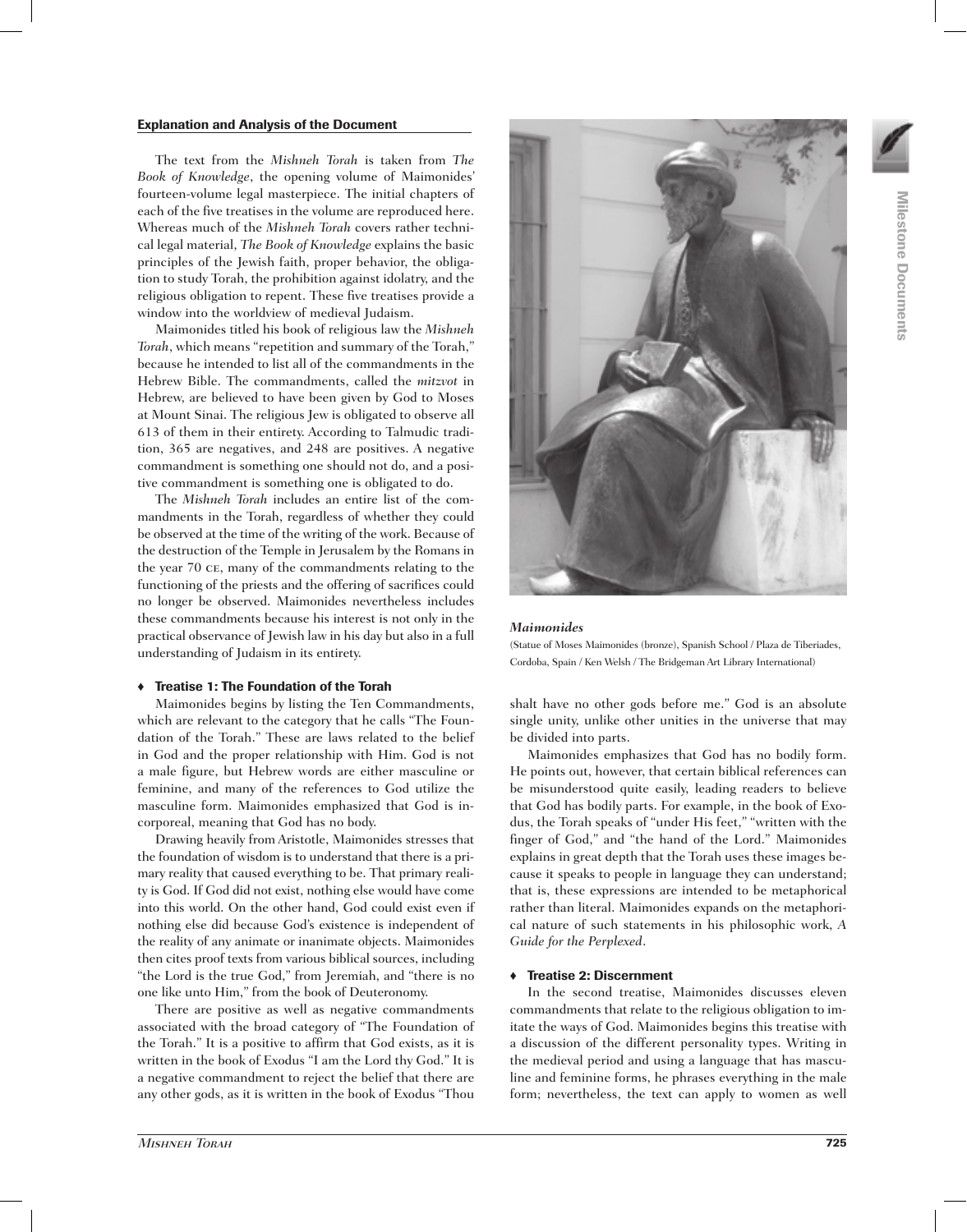*"The very foundation and firm support of all wisdom is to know that there is a primary reality which caused all to be; and that all that exists in heaven and earth and all between heaven and earth could not exist without the truth of this reality."*

*"The right way is the middle path. It is found in all dispositions of man and is equally removed from both extremes and is not near to either. For this reason the ancient sages commanded that man should examine his*  inclinations continually, weigh them and direct them intentionally to the *middle path in order to have a sound body.*

*"Every Israelite has a duty to study whether he is poor or rich, whether healthy or suffering, whether young or very old and in failing strength, even if he is poor and supported by charity or begs from door to door. Even if he is a married man with a wife and children, it is a duty to set aside time to study, day and night, as the verse says: 'Thou shalt meditate therin day and night'."*

*"[Abraham] broke the images and began to tell the people that it was proper to worship only the Lord of the Universe, to bow down to Him and to offer sacrifice and drink offerings so that all future creatures might recognise Him. It was proper to destroy and smash the idols so that the people should not err by them like those who think there is no god save images."*

*"In these times when there is no Temple standing and we have no altar for atonement, there is nothing left but repentance. Repentance atones for all transgressions. Even one who has done evil all his days, if he repents, will have nothing of his wickedness held against him in the end."*

as men. Among the examples he gives is that of the hotheaded man, who is always agitated, while the calm man remains serene in even the most unpleasant circumstances. One type of person displays arrogance, while another shows humility; one type of person is obsessed by ever-increasing desires, while another is satisfied with his lot in life.

Following Aristotle's view, Maimonides urges his readers to avoid the extremes in terms of disposition. Instead of allowing oneself to move too far in any one direction, one should try to remain on the path of the good, which is the middle path. As it is written in the book of Deuteronomy, "walk in His ways." By this, Maimonides suggests that we should try to imitate God. Just as God is called gracious, we should try to be gracious. Just as God is called merciful, we should try to be merciful. As the prophets explained, God is "slow to anger," "righteous," "upright," "perfect," "mighty," and "strong." The pedagogical purpose in listing these divine attributes is to make it known to people that these are the good paths, which it is the duty of all religious people to follow in order to be like God. All people can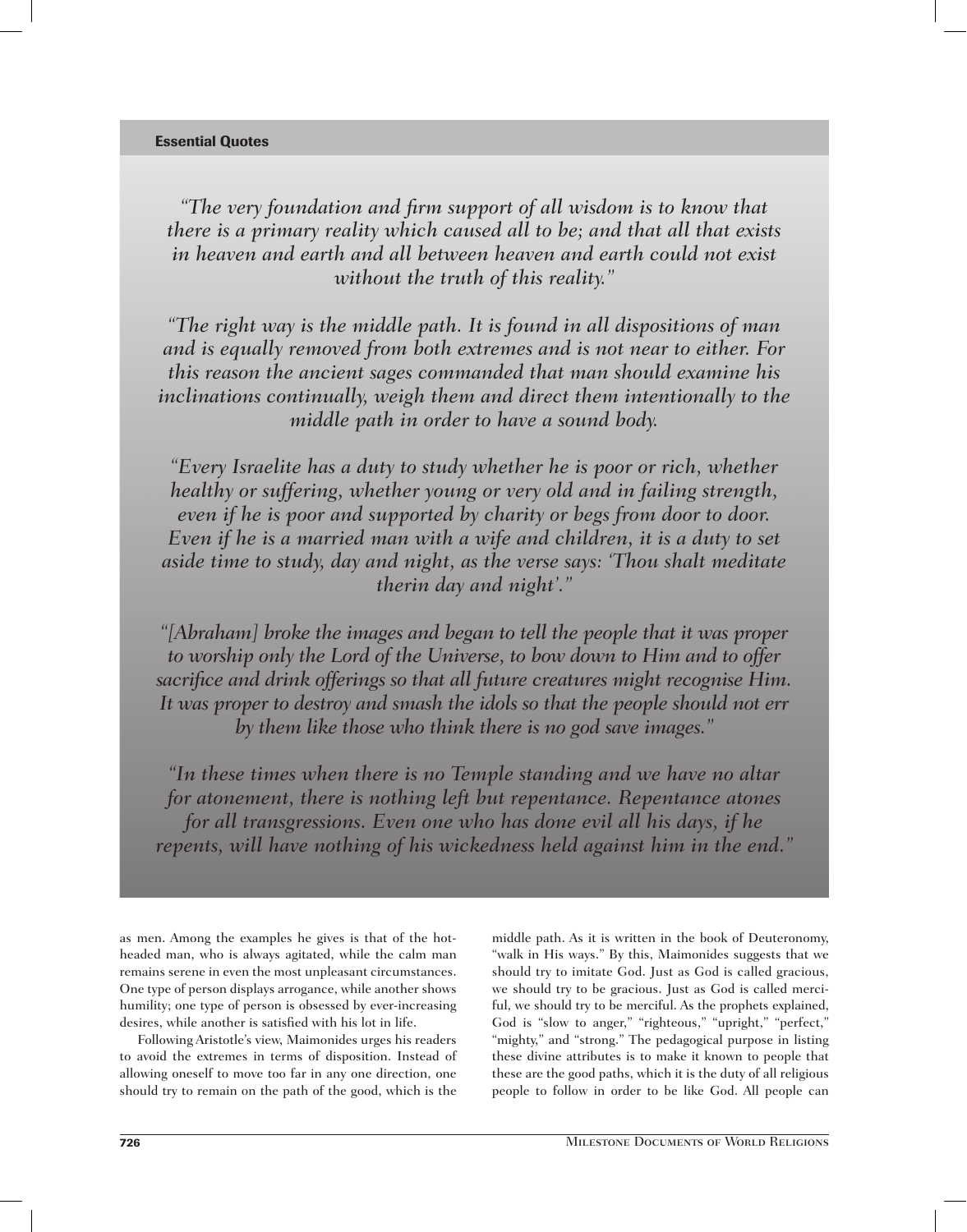

integrate these traits into their personalities by practicing them repeatedly until they become habitual and rooted in the soul. This is how Abraham had instructed his children to follow in the ways of God.

# ♦ Treatise 3: The Study of the Torah

There are only two commandments relating to the study of the Torah, both of them positive. Torah study was considered one of the most important religious acts that could be undertaken. Maimonides begins by stating that women, servants, and small children are excused from studying the Torah. This is a reference to the fact that these groups were exempt from performing positive, time-bound commandments because, owing to their domestic responsibilities, they might not be able to complete a specific religious act during a limited and specific time period. Anyone who might not be able to perform a given ritual act during the allotted interval would not be obliged to perform it. Furthermore, notes Maimonides, people are obligated to teach others only that which they are obligated to learn themselves; for this reason, women are not expected to teach the Torah to their children.

In contrast, a man is obligated to teach not only his child but also his grandchild, as it is written in the book of Deuteronomy "Teach them thy sons, and thy sons' sons." It is also a commandment for every scholar in Israel to teach anyone who seeks to learn. Maimonides explains that when the book of Deuteronomy states "and thou shalt teach them diligently unto thy children," the word *children* is understood to mean all students. Teachers are allowed to charge for their services. If a person has not been taught by his father and his father has not hired a tutor for him, then that person has the obligation to study the Torah on his own when he becomes an adult. Maimonides explains that learning is important not only for its own sake but also because study brings forth action. Nevertheless, the reverse is not the case—action does not lead to learning.

Maimonides states that one's own study takes precedence over one's child's study, unless the child is smarter than the parent. Even so, the adult is not allowed to give up studying entirely, because there is a commandment that remains valid.

A man should first study Torah extensively and only then marry. If he marries first, he is likely to become so preoccupied with earning a living and other duties related to his wife and children that he is unlikely to be able to concentrate. However, if he is so obsessed with sex that he cannot concentrate on his studies, then he should marry before trying to study the Torah.

When a child begins to speak, he should be taught two verses from the book of Deuteronomy, "Moses commanded us a law" and "Hear, O Israel." Subsequently, children should be taught additional verses according to their ability until they are six or seven years old, when they should be given over to a teacher.

Every Jew has the duty to study, whether they are rich or poor, healthy or sick. Every person has the duty to set aside time to study Torah, as it is written in the book of Joshua "Thou shalt meditate therein day and night." Maimonides reminds his readers that the ancient sages needed to work in order to support themselves and their families but even so studied day and night in order to pass on the oral tradition from Moses, the original teacher of the Jews.

Study time should be divided into three parts: one part for the written Torah, one part for the oral Torah, and a third part "to understand things completely." This third part of Torah study is the study of the Talmud, the transcripts of debates between the sages in which "the Torah is expounded until one grasps the principle of the rules." Maimonides gives an example of an artisan who works three hours each day and spends nine hours studying. Of these nine hours, he should study the written Torah for three and the oral Torah for three and "investigate his knowledge and understanding of matters one from another" for three.

A woman who studies the Torah receives a smaller reward than a man, because she is not under the obligation to study Torah. The sages did not require females to study Torah regularly because they understood that a woman might have to take care of her children or perform other vital household tasks that could not wait. Since women are not required to study Torah, they can do so on an optional basis rather than as a means of fulfilling a divine commandment.

A father should not teach his daughter the Torah because, according to Maimonides, most women do not have the capacity to apply themselves to learning. This statement must be understood in the context of Maimonides' time the Middle Ages. Men and women had clearly definable roles in society in the twelfth century, and any deviation from those norms could result in scandal and crisis. However, while Maimonides urges fathers not to teach their daughters the written Torah, if they do, "there is no impropriety in that."

# ♦ Treatise 4: Idolatry

Maimonides lists no fewer than fifty-one commandments relating to idolatry, forty-nine of them negative. Judaism prohibits any form of idolatry, which is not limited to the worship of an idol itself but also could involve the worship of any artistic representation of God. The commandments listed in this treatise relate to the religious obligation to avoid following the ways of the worshippers of the stars who rejected the belief in one God. In *The Guide for the Perplexed*, Maimonides argues that the earliest idolaters did not believe that their idols were gods. Rather, they understood that their idols were only representations of God and that the idols were worshipped as an intermediary between God and humankind. Eventually, the existence of the one true God was forgotten, and people began to worship the idols as if they were actually gods.

Maimonides goes on to recount the history of idolatry. In the days of Enosh, Adam's grandson, people began to believe that because God made the stars and the planets to rule the universe, these stars and planets should be worshipped. They did not say that there was no God, so they were not atheists; nevertheless, the belief in the stars and planets as entities worthy of praise, glory, and honor in order to reach the will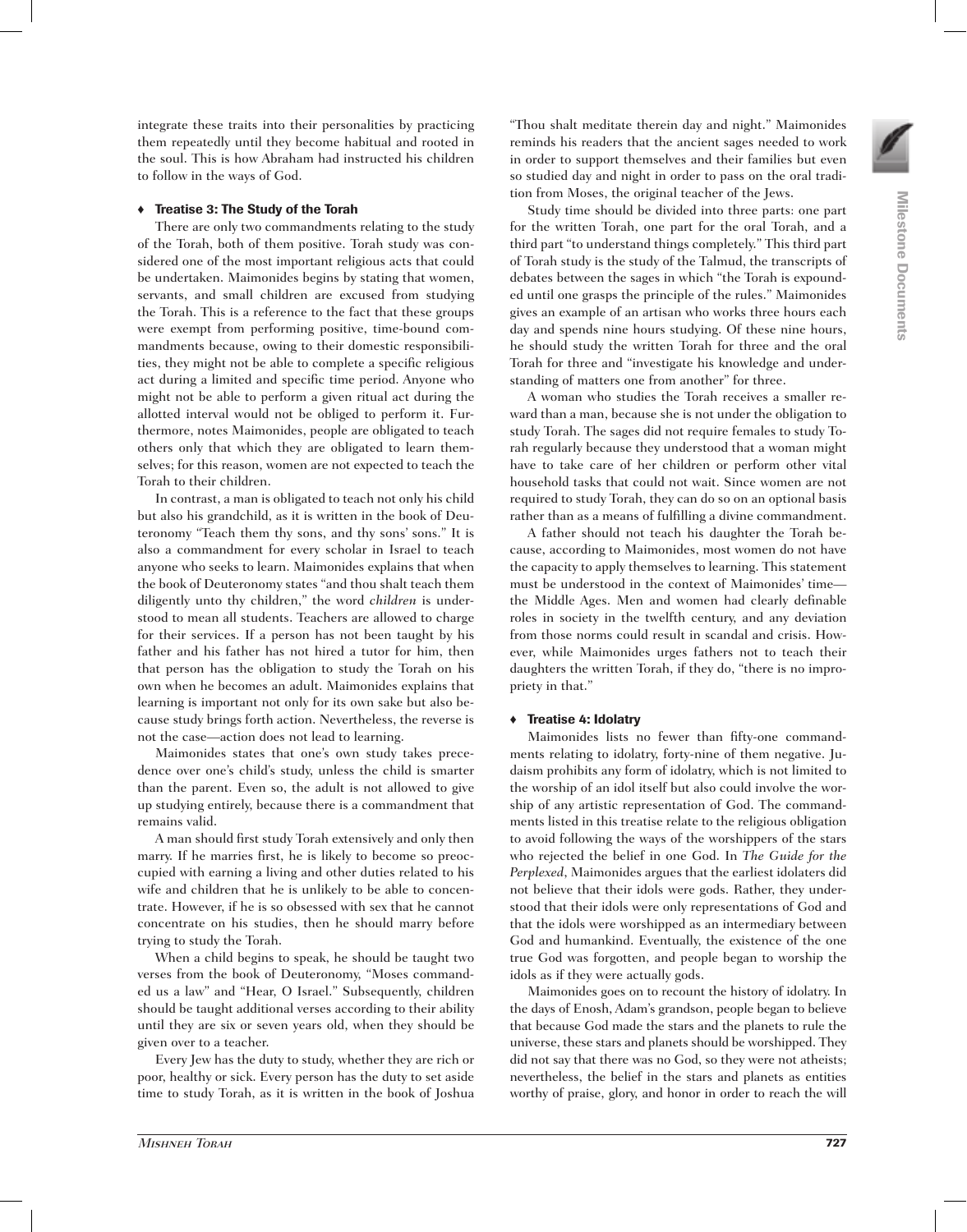of the Creator is the basis of idolatry. Maimonides condemns this belief in the strongest possible terms.

Maimonides also explains that later, false prophets arose, who said that God had commanded them to serve a certain star or alternatively all of the stars. They brought offerings and built temples, making images to which people should bow down and worship. One prophet said that an image that he had invented was the form of a particular star that had been revealed to him by God. The idolaters made images in their temples coming together to worship these idols. The priests of the idolaters told people that by respecting and worshipping the idols they would prosper. Eventually, God was forgotten and people recognized only the idols that slowly took the place of the one God. Only a handful of individuals, such as Enosh, Methuselah, Noah, Shem, and Eber, continued to recognize the one true God. The vast majority of humankind went astray until the time of Abraham, who rediscovered the true God.

When Abraham was young, he pondered how it was possible for the universe to revolve without a driver to control it. He had no teacher who could help him understand monotheism because he was "sunk in Ur of the Chaldees among foolish idolaters." Even his father and mother worshipped the stars along with everyone else. And so Abraham followed in their ways at first. But he struggled to realize the divine truth and came to the realization that there must be one God and that God had to have created everything. There could be no other God except the one true God. This realization hit Abraham when he was forty years old. As soon as he understood this basic religious truth, he began to tell people that it was important to worship the one God of the universe. Idols were false gods and should be destroyed. Because of this advocacy, the local king tried to have him executed, and he escaped from Ur to Haran. There he began to proselytize, going from city to city until he reached Canaan. In Israel, the book of Genesis recounts, "Abraham called there on the name of the Lord, the everlasting God." His sons Isaac and Jacob continued his mission.

After the children of Israel went to Egypt, they relapsed into idolatry because of local influences. Only the tribe of Levi remained faithful to the commandments of their fathers, never engaging in idolatry. In order to reinforce the true religion, God chose Moses to convey the message of monotheism to the people of Israel. As Maimonides explained, when Moses prophesied, God chose the people of Israel for His inheritance and crowned them with the Commandments.

#### ♦ Treatise 5: Repentance

This treatise explains one commandment, which is the positive injunction to repent. Repentance is the only way to atone for sin in the absence of the Jerusalem Temple.

If a person transgresses, breaking any of the positive or negative commandments of the Torah, he or she must repent. It does not matter whether this transgression was unintentional or intentional, the book of Numbers states that when a man or woman commits a sin of any type they shall confess what they have done. In the times of the Temple in Jerusalem, the transgressor would bring a sacrifice as part of

this process. It is not enough to make restitution in money matters unless one has also confessed to one's wrongdoing and promised not to repeat such actions. In the case of a capital crime or a crime in which the person has been sentenced to receive lashings, the punishment itself does not absolve the person in the absence of confession and repentance.

A scapegoat is sent away to atone for all of Israel. As the book of Leviticus explains, Aaron shall designate all of the inequities of the children of Israel onto the scapegoat. This scapegoat therefore atones for all of the transgressions committed by the children of Israel whether minor or major, deliberate or accidental. Nevertheless, the actual sinner must repent as well in the case of major offenses.

In Maimonides' time, when there was no Temple left standing and "we have no altar for atonement," the only vehicle for being forgiven for transgressions was repentance. Repentance can atone for transgression if done in completely sincerity. Even a person who has been evil for many years will not have his wickedness held against him if he sincerely repents. As is written in the book of Ezekiel, "As for the wickedness of the wicked, he shall not fall thereby in the day that he turneth from his wickedness."

The Day of Atonement atones for those who repent, as the book of Leviticus makes clear: "For on that day shall the priest make an atonement for you." There are some transgressions that are atoned for immediately and others that are not forgiven until later. Maimonides concludes by listing specific circumstances that might have an impact on how and when the atonement process would be complete.

#### **Audience**

Maimonides was writing for rabbinic scholars as well as the average Jew. Since his *Mishneh Torah* was an explanation of the entire Torah, he envisioned it as an educational tool for all Jews throughout the world. Indeed, he hoped that any Jew who had mastered the written Torah and then the *Mishneh Torah* would never need to consult another work on religious law. While he aimed to explain the basic principles of Judaism, he wrote on a highly theoretical level that intended to transmit an esoteric doctrine not comprehensible to the common folk. He developed his philosophic approach to Judaism further in *The Guide for the Perplexed*.

#### Impact

The *Mishneh Torah* was a controversial work for a number of reasons. Some believed that Maimonides intended his work to supersede the Talmud, the authoritative collection of debates among the sages that recorded the Oral Law given by God to Moses at the same time as the Written Law. Since the *Mishneh Torah* included every decision rendered by the Talmud, it would therefore be theoretically unnecessary to continue to refer back to Talmudic literature. Critics felt this would undermine the entire culture of rabbinic study that had become the cornerstone of Jewish scholarship.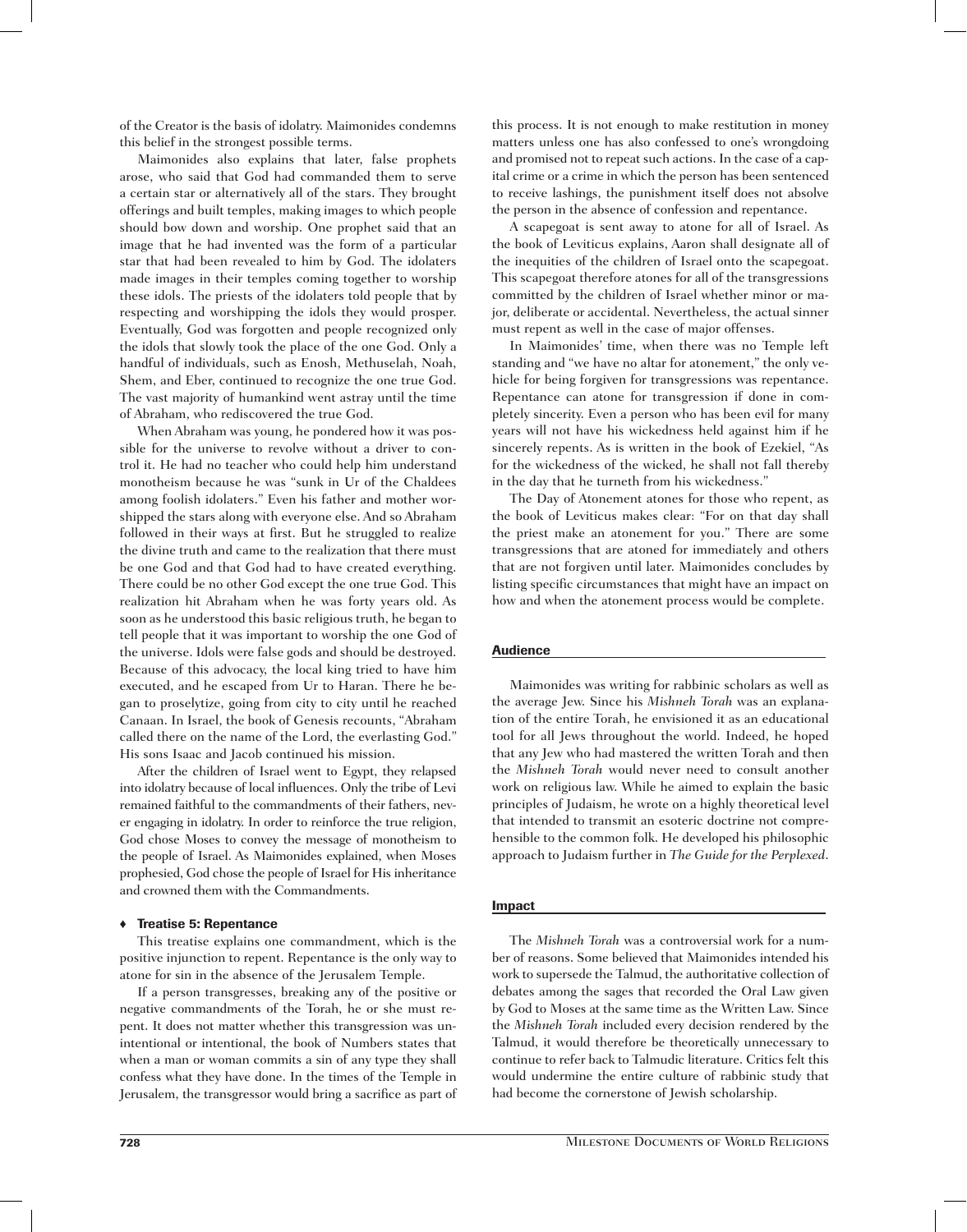Maimonides was also attacked because he did not cite any of his sources. This made it impossible for other rabbis to check the validity of his decisions. Maimonides seemed to be telling other scholars they should accept his positions as authoritative simply because of his obvious brilliance. But those who opposed his positions on various issues wanted to be able to study his sources in order to potentially refute his arguments. Without sources, they were left in the dark. Rabbi Abraham ben David of Posquières wrote a gloss on the entire *Mishneh Torah*, harshly criticizing many of the Maimonidean positions.

Despite substantial opposition, the *Mishneh Torah* was regarded as the masterly summary of the Talmud and rabbinic thought up until Maimonides' times. While it did not become a definitive code or supplant the classic works of ancient Judaism, it did transform the nature of Jewish legal study. Some Jewish legal authorities argued that no legal decision could be made that opposed a Maimonidean position, even in cases where Maimonides seemed to go against the most obvious understanding of a Talmudic discussion. Even eight hundred years after its compilation, the *Mishneh Torah* continues to be one of the basic sources for the study of the Jewish tradition.

#### Further Reading

#### ■ Books

Angel, Marc. *Maimonides, Spinoza and Us: Toward an Intellectually Vibrant Judaism*. Woodstock, N.Y.: Jewish Lights Publishing, 2009.

Davidson, Herbert A. *Moses Maimonides: The Man and His Works*. New York: Oxford University Press, 2004.

Davidson, Herbert A. *Maimonides the Rationalist.* Oxford, U.K.: Littman Library of Jewish Civilization, 2011.

Kellner, Menachem. *Maimonides' Confrontation with Mysticism*. Oxford, U.K.: Littman Library of Jewish Civilization, 2006.

Kraemer, Joel. *Maimonides: The Life and World of One of Civilization's Greatest Minds*. New York: Doubleday Religion, 2010.

Nuland, Sherwin. *Maimonides*. New York: Schocken, 2008.

Rudavsky, Tamar M. *Maimonides*. New York: Wiley-Blackwell, 2010.

Shapiro, Marc. *The Limits of Orthodox Theology: Maimonides' Thirteen Principles Reappraised*. Oxford, U.K.: Littman Library of Jewish Civilization, 2003.

Shapiro, Marc. *Studies in Maimonides and His Interpreters*. Scranton, Pa.: University of Scranton Press, 2008.

Stroumsa, Sarah. *Maimonides in His World: Portrait of a Mediterranean Thinker*. Princeton, N.J.: Princeton University Press, 2009.

#### ■ Web Sites

Jacobs, Joseph, et al. "Moses Ben Maimon." JewishEncyclopedia.com. http://www.jewishencyclopedia.com/

Seeskin, Kenneth. "Maimonides." Stanford Encyclopedia of Philosophy Web site.

http://plato.stanford.edu/archives/spr2010/entries/maimonides

—Dana Evan Kaplan

# Questions for Further Study

1. What is the distinction between "written law" and "oral law" in Judaism? What is the source of each of these sets of laws? Why is the distinction important?

2. What historical and political events prompted Maimonides, in part, to write the *Mishneh Torah*?

3. What is the conception of God contained in the *Mishneh Torah*? Provide details. How does this conception of God differ from that contained in a document such as Thomas Aquinas's *Summa theologiae*.

4. Roughly a millennium earlier, the Sefer Yetzirah was an attempt to arrive at an understanding of the nature of God and creation. How does the conception of God and creation in that document contrast with that of the *Mishneh Torah*?

5. The entry states that the *Mishneh Torah* provides readers with a window into medieval Judaism. Explain what you "see through the window." How would you describe medieval Judaism based on your reading of the document?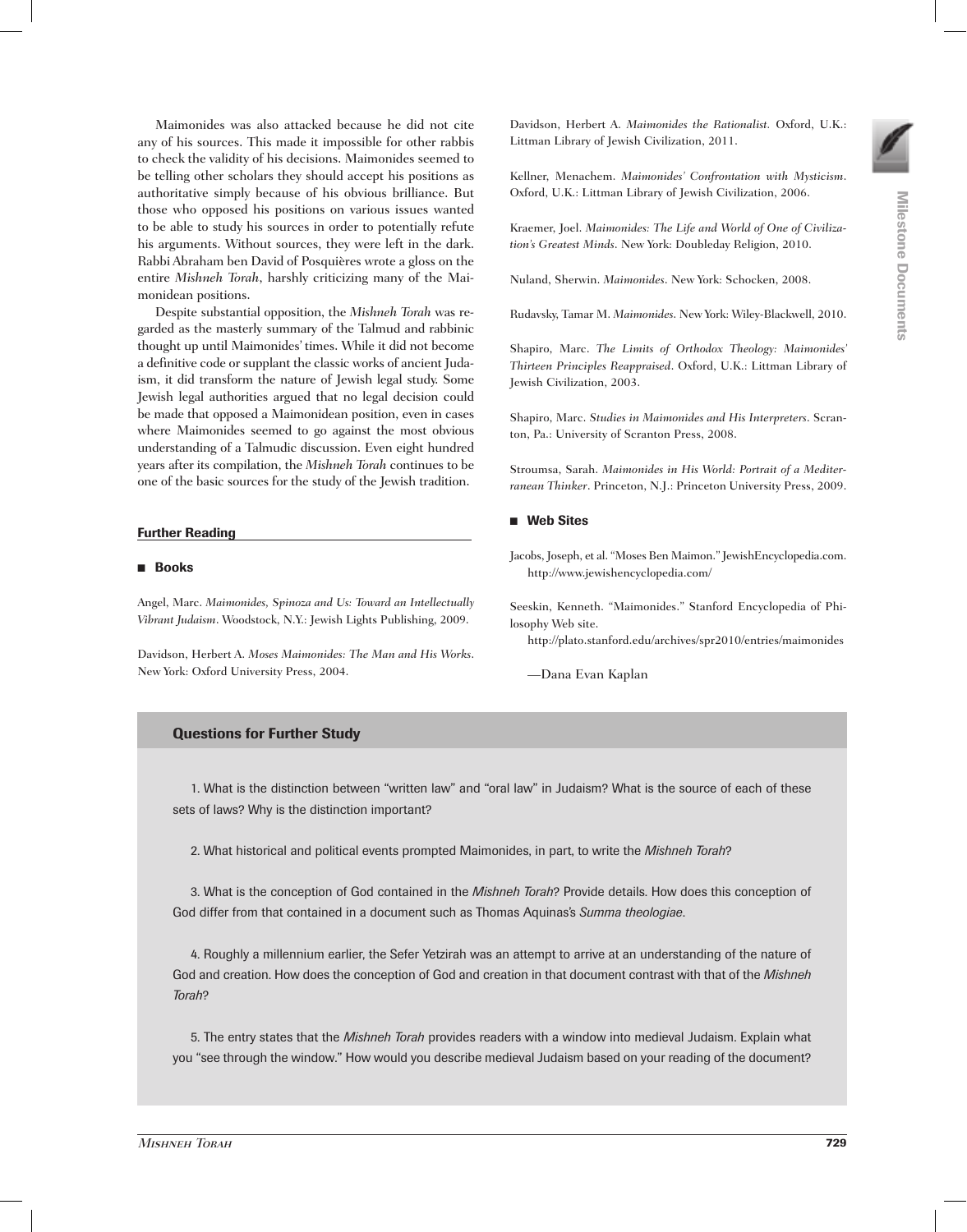# **Mishneh Torah**

#### Treatise 1

THE FOUNDATION OF THE TORAH

- The Laws concerning the foundations of the Torah are six positive and four negative, namely:
- 1. To know that there is a God.
- 2. Not to support that there is another.
- 3. To believe in His unity.
- 4. To love Him.
- 5. To fear Him.
- 6. To hallow His name.
- 7. Not to profane His name.
- 8. Not to destroy anything which bears His name.
- 9. To listen to a prophet who speaks in His name.

10. Not to test (tempt) Him.

#### ♦ Chapter 1

- 1. The very foundation and firm support of all wisdom is to know that there is a primary reality which caused all to be; and that all that exists in heaven and earth and all between heaven and earth could not exist without the truth of this reality.
- 2. If He were not, nothing could have been called into existence.
- 3. On the other hand, if all other beings did not exist, He would remain; for His existence does not depend on theirs. He would not cease if they ceased—blessed be He! He is not dependent upon one of them. So the reality of His being is not comparable to the reality of any other existing thing.
- 4. This is what the prophet said, "the Lord is the true God" (Jeremiah 10:10), and the Torah states:

"there is no one like unto Him," implying that He alone is the Truth and there is no other Truth like His Truth (Deuteronomy 4:39).

- 5. This reality is God of the universe and Lord of all the earth. He guides the celestial spheres with a might which is complete and unceasing, for the sphere turns continually which it could not do without a cause. The Blessed One turns it although He has no body or hand.
- 6. To understand this is the positive commandment which states: "I am the Lord thy God" (Exodus 20:2). Anyone who believes that there is another god violates the negative commandment which says: "Thou shalt have no other gods before me" (Exodus 20:3) for he denies the very principle upon which all depends.
- 7. God is one, neither two nor more, but a unity, unlike other unities in the universe which may have many parts or like a body which is divided into parts. So the unity of God is quite different from anything else in the world. If there were many deities it would mean that they had body and form because individuals only differ from one another in bodily form. If the Creator had a body and form He would have an end, a ceasing. It is impossible to imagine a body that does not end and whose strength does not wane. Our God—blessed be He!—has strength to which there is no end and does not falter because the sphere continues to revolve for ever by His force which is not a bodily force. Because He is incorporeal, none of the happenings which occur to parts of a body can be attributed to Him, so it is impossible that He should be but one. The understanding of monotheism is a positive commandment (Deuteronomy 6:4).
- 8. The Torah and the prophesies proclaim that the Holy One has no bodily form, for it is said: "He is Lord in heaven above and in earth beneath" (Deuteronomy 4:39) and a body cannot be in two places at once. Further on Sinai no bodily form was seen (Deuteronomy 4:15) and Isaiah said: "To whom then will ye liken me, or shall I be equal?" (Isaiah 40: 25).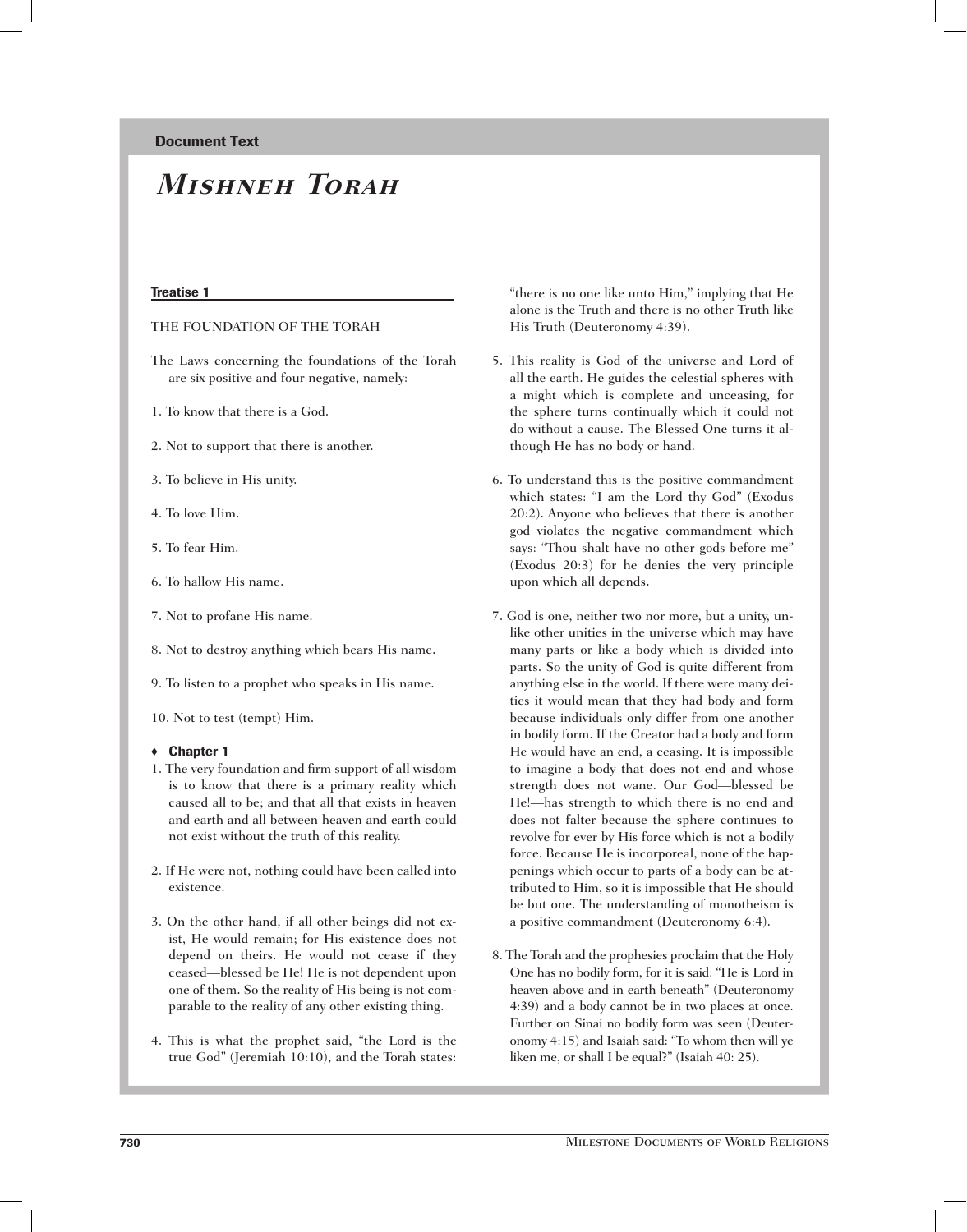- 9. This being so, why were there allusions in the writings of the Torah to "under His feet" (Exodus  $24:10$ ); "written with the finger of God" (Exodus 31:18); "the hand of the Lord" (Exodus 9:3); "the eyes of the Lord" (Deuteronomy 11:12); "the ears of the Lord" (Numbers 11:18); and such like? All these expressions are related to the capacity of men who only understand material things, and the Torah spoke the language that men could understand. These sayings are all metaphorical. When it is said: "If I whet my glittering sword" (Deuteronomy 32:41), has He a sword and does He kill? All is allegorical. Elsewhere a prophet said that he saw the Holy One and that His "garment was white as snow" (Daniel 7:9); and another saw Him with dyed garments of Bozrah, (Isaiah 63:1). At the Red Sea, Moses our teacher saw the Lord as a "man of war" engaged in battle (Exodus 15:3); and upon Sinai clothed as a reader of the congregation (Exodus 19:19), meaning that He has no likeness or form. All these expressions are images and visions of the prophets. The truth is that the mind of man is not able to understand nor is he able to penetrate here, as the verse states: "Canst thou by searching find out the Almighty unto perfection?" (Job 11:7).
- 10. What did Moses our teacher want to understand when he asked: "I beseech thee, shew me thy glory" (Exodus 33: 18)? He sought to know in his heart the reality of the existence of the Holy One—blessed be He!—in the same way as he recognised individual persons whose appearance was engraved on his heart and distinguished from all others. So Moses our teacher wished to see in his mind the Holy One separated from all other creatures until he understood His reality as it is. The Blessed One answered that it is not in the power of living man, compounded of body and soul, to grasp that reality in its perfection. But the Holy One did make known to Moses what no one has known before or since; and he grasped the truth of a reality which was different from all other things, in the same way as one can recognise by body and clothes someone whom one sees from behind and can recognise as different from other men. The verse which suggests this states: "and thou shalt see my back parts: but my face shall not be seen" (Exodus 33:23).
- 11. Since it is clear that the Holy One has neither body nor form, it is also clear that nothing that happens to bodies can happen to Him, no joining

or dividing, no position or measure, no ascent or descent, no right or left, no front or back, no sitting or standing. As He is not influenced by time, He has no beginning or end or any measure in years, nor does He change for there is nothing changeable in Him. There is no death or life in Him as in living bodies; no folly or wisdom such as are found in man. He neither sleeps nor wakens, is neither angry nor laughs, does not rejoice or grieve, has no silence or speech like the speech of man. The sages said also that in Heaven there was no sitting, no standing, no competition or weariness.

12. Because of this all the descriptions of the Holy One in the Torah, and those uttered by the prophets, are merely metaphorical and figurative. For example, it states: "He that sitteth in the heavens shall laugh" (Psalm 2:4), "they have provoked me to anger" (Deutronomy 32:21), "the Lord rejoiced" (Deutronomy 28:63), and the like. The sages said that the Torah is written in the speech of ordinary men. It is also written, "do they provoke me to anger?" (Jeremiah 7:19), and "I am the Lord, I change not" (Malachi 3:6). If the Holy One was sometimes angry and sometimes mirthful, he would be subject to change for such attributes are only found in dark and lowly bodies dwelling in houses of clay, made of dust. But the Holy One—blessed be He!—is exalted above all that.

# Treatise 2

#### DISCERNMENT

- In this treatise, eleven commandments (five positive and six negative) are listed and explained.
- 1. To imitate the ways of the Lord.
- 2. To keep close to those who have knowledge of Him.
- 3. To love neighbours.
- 4. To love strangers.
- 5. Not to hate neighbours.
- 6. To rebuke a wrongdoer.
- 7. Not to put anyone to shame.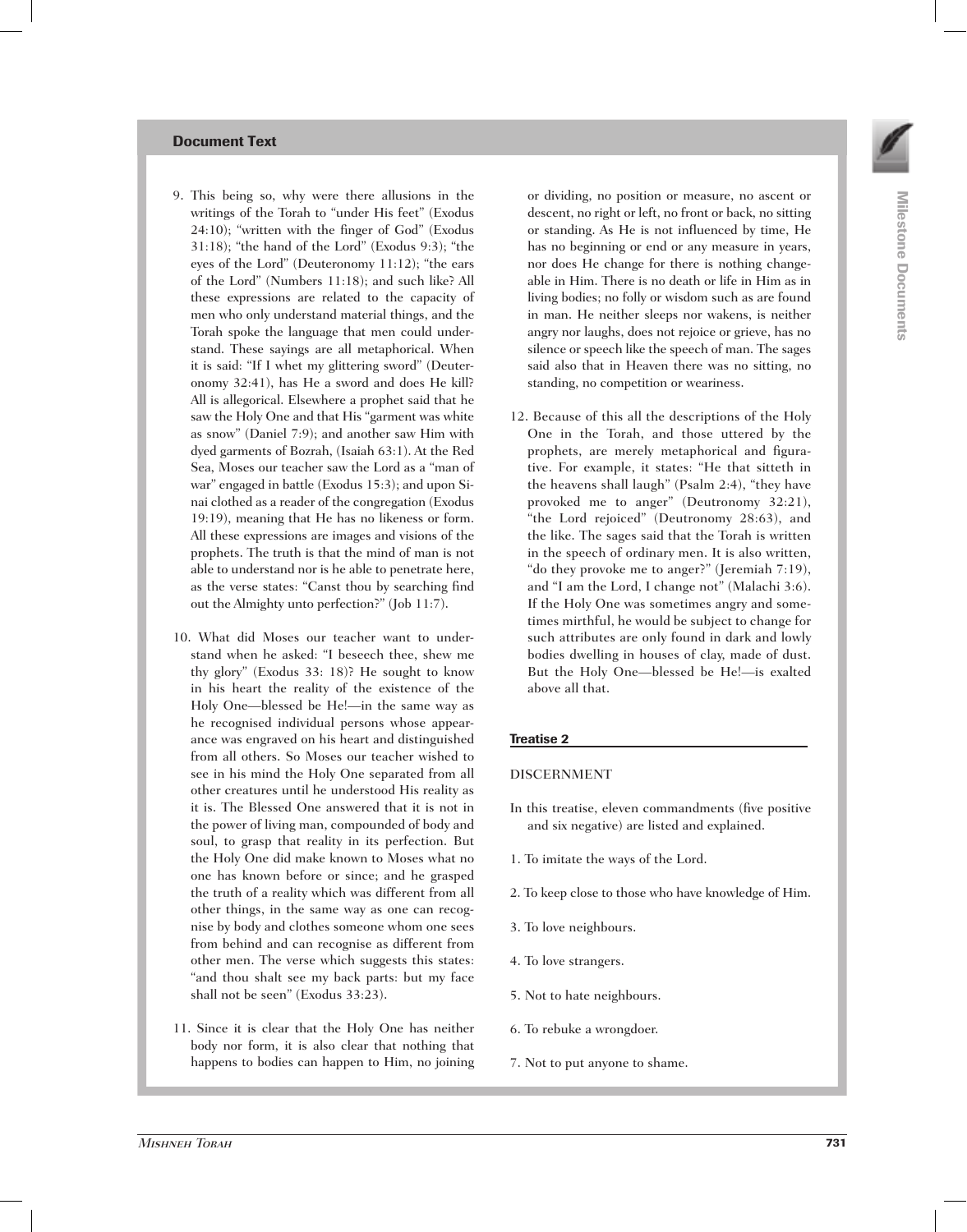- 8. Not to humiliate the unfortunate.
- 9. Not to be a tale bearer.
- 10. Not to take revenge.
- 11. Not to bear a grudge.

#### ♦ Chapter 1

- 1. There are many widely different temperaments among the children of men. There is the hot tempered man who is always angry and the calm man, serene in disposition who is never angry, or if he shows anger, it is only a little anger in many years. One man is arrogant, another quite humble; one is obsessed by desire and never satisfied, another so pure in heart that he does not even long for the few needs of the body. There is the greedy man who would never be satisfied with all the wealth in the world, as the saying goes "He that loveth silver shall not be satisfied with silver" (Ecclesiastes 5:10). Another shortens his life because he is satisfied with the little which is insufficient for his needs and will not look for or try to get what he needs. One will mortify himself to starvation, hoard everything and will not eat a pennyworth without pain to himself, while another scatters his goods as he fancies. So it is with all the temperaments, for example, cheerfulness and gloom, miserliness and generosity, cruelty and kindness, timidity and courage, and so on.
- 2. Between all these extremes there are intermediate degrees which differ from each other. There are some dispositions which are inborn in man and depend upon the nature of his body and these predispose him to certain temperaments. Others are not inherited but are learned from other men or selected because of some ideas in the heart, or because a man has heard that this trend would be good for him, and he thinks it proper, and he conducts himself accordingly until it is fixed in his heart.
- 3. The two opposite extremes in all dispositions are not the good way, and it is not fitting for a man to follow them or to be instructed in them. If a man finds his nature tending towards one of them, or ready for one of them, or has already learned it, and conducts himself accordingly he turns himself towards goodness and goes along the path of the good which is the straight path.
- 4. The right way is the middle path. It is found in all dispositions of man and is equally removed from both extremes and is not near to either. For this reason the ancient sages commanded that man should examine his inclinations continually, weigh them and direct them intentionally to the middle path in order to have a sound body. For example, one ought not to be a hot tempered man and given to anger, nor without feeling like the dead, but between the two, not becoming enraged except in a great matter when anger is needed to prevent something happening again. So also he should only crave for what the body requires and cannot live without, as was said: "The righteous eateth to the satisfying of his soul" (Proverbs 13:25). Likewise he ought not to toil at his business but acquire what is necessary for life from day to day, as the saying goes: "A little that a righteous man hath is better than the riches of many wicked" (Psalm 37:16). He ought not to be too tight-fisted nor squander his money but give charity within his means and lend to one in need. He should not be always cheerful and laughing nor distressed and mournful, but should be glad all his days in moderation, and receive all men with a friendly countenance. So should it be with all the different dispositions for that is the path of wise men. Men of equanimity are called wise.
- 5. The man who is excessively critical of himself and leaves the middle path, tending towards one extreme or another, is called pious. For example, one who abandons arrogance and goes to the other extreme of humility is called pious, for that is the character of piety. If one keeps in the middle path and is also humble, one is called wise for that is the characteristic of wisdom. This applies in all dispositions. The ancient pious men turned from the mean towards the two extremes, some leaning towards piety others towards wisdom more than is demanded by the Law. We however are required to go in the middle paths for they are good and straight, as was said: "walk in His ways" (Deuteronomy 28:9).
- 6. Concerning this command the teaching was thus; even as God is called gracious, be thou gracious; even as He is called merciful, be thou merciful; even as He is called holy, be thou holy. In this way the prophets gave attributes to God such as "slow to anger," "of great mercy," "righteous," "upright," "perfect," "mighty," and "strong" and so on, in order to make known that these are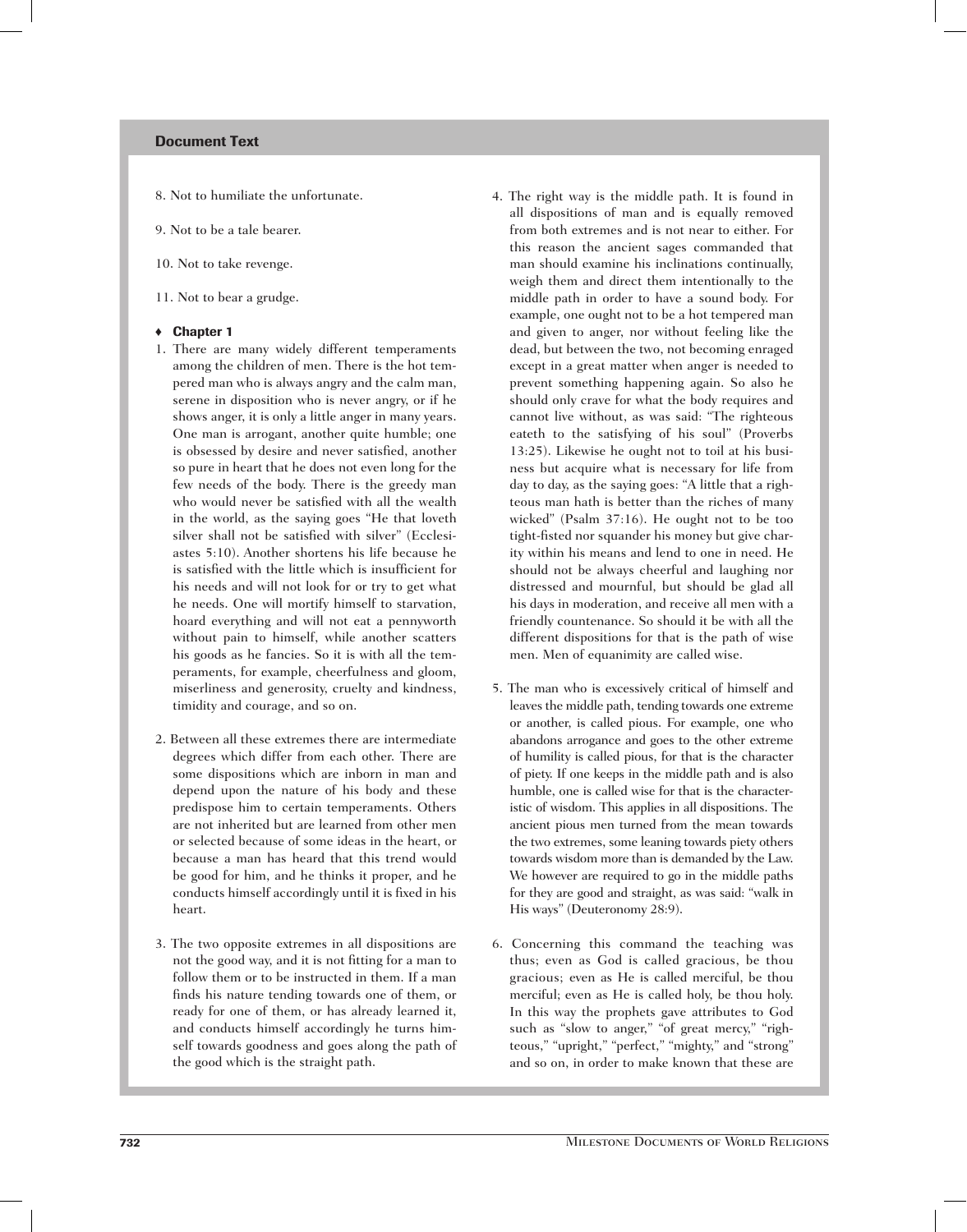the good and straight paths which it is the duty of a man to follow and so to be like the Lord, as far as he is able.

7. How does a man accustom himself to these dispositions until they are fixed in him? He should do once, twice and thrice the things that belong to the middle path and repeat them until they become easy for him and need no effort. Then they become rooted in his soul. Because these attributes are applied to the Creator and are the middle way which we must follow, they are called the Lord's way. This was how Abraham had instructed his children when the Lord said: "I know him, that he will command his children and his household after him, and they shall keep the way of the Lord" (Genesis 18:19). He who follows this way brings well being and blessing to himself, so "that the Lord may bring upon Abraham that which he hath spoken of him" (Genesis 18:19).

#### Treatise 3

# THE STUDY OF THE TORAH

- Two positive commandments are contained in this Treatise and they are:
- (a) To study the Torah.
- (b) To honour those who study and understand it.

#### ♦ Chapter 1

- 1. Women, servants and small children are excused from studying but the father of a little boy is obliged to teach him the Torah, as the verse says: "And ye shall teach them your children, speaking of them" (Deuteronomy 11:19). A woman is not obliged to teach her child, for only those whose duty it is to study have a duty to teach.
- 2. Just as a man has a duty to teach his child, he has a duty to teach his grandchild, as the verse says: Teach them thy sons, and thy sons' sons" (Deuteronomy 4:9), and not only his children and grandchildren. For it is a command that every scholar in Israel should teach those who seek learning, even although they are not his children. The verse says: "And thou shalt teach them diligently unto thy children" (Deuteronomy 6:7). By tradition pupils are also called children. The verse in 2 Kings 2:3

says: "And the sons of the prophets … came forth" (meaning pupils). Why then is one commanded to teach children and grandchildren? In order to attend to one's children before grandchildren, and grandchildren before the children of one's friends.

- 3. It is a duty to hire a teacher to teach one's child but it is not a duty to teach a friend's child for nothing. Anyone not taught by his father must educate himself when he becomes mature. The verse in Deuteronomy 5:1 says: "That ye may learn them, and keep, and do them." Generally speaking, one finds that learning leads to action, for study brings forth action, but action does not lead to learning.
- 4. If one is anxious to study Torah and has a son studying, one's own study comes before the son's. If the son is the cleverer and the more able to understand what he learns, the son comes first. However, although the son comes first, one may not give up study because the same command to teach the son applies to teaching oneself.
- 5. A man should study first and then marry. If he marries first, his mind is not free to study, but if he finds his desire overcomes him and his mind is not free, he should marry and study Torah afterwards.
- 6. At what age is it a father's duty to teach the Torah? When the child begins to speak, he should be taught two verses: "Moses commanded us a law" (Deuteronomy 33:4) and "Hear, O Israel" (Deuteronomy 6:4). After that the child should be taught little by little, verse by verse, according to his development, until he is six or seven years old, and then he should be put under a children's teacher.
- 7. If it is the custom in the region to hire a children's teacher, this must be done, and it is a duty to pay until the child can read the whole written law. In a place where it is customary to teach the written Torah for reward, it is permitted to take pay, but it is forbidden to teach the oral tradition for pay. The verse says: "Behold, I have taught you statutes and judgments, even as the Lord my God commanded me" (Deuteronomy 4:5), meaning, "what I learned for nothing so you must teach for nothing what came from me," likewise, "when you teach the next generations, teach them for nothing as you were taught by me." If no man can be found to teach without payment, teaching must be paid for, as the verse says: "Buy the truth" (Proverbs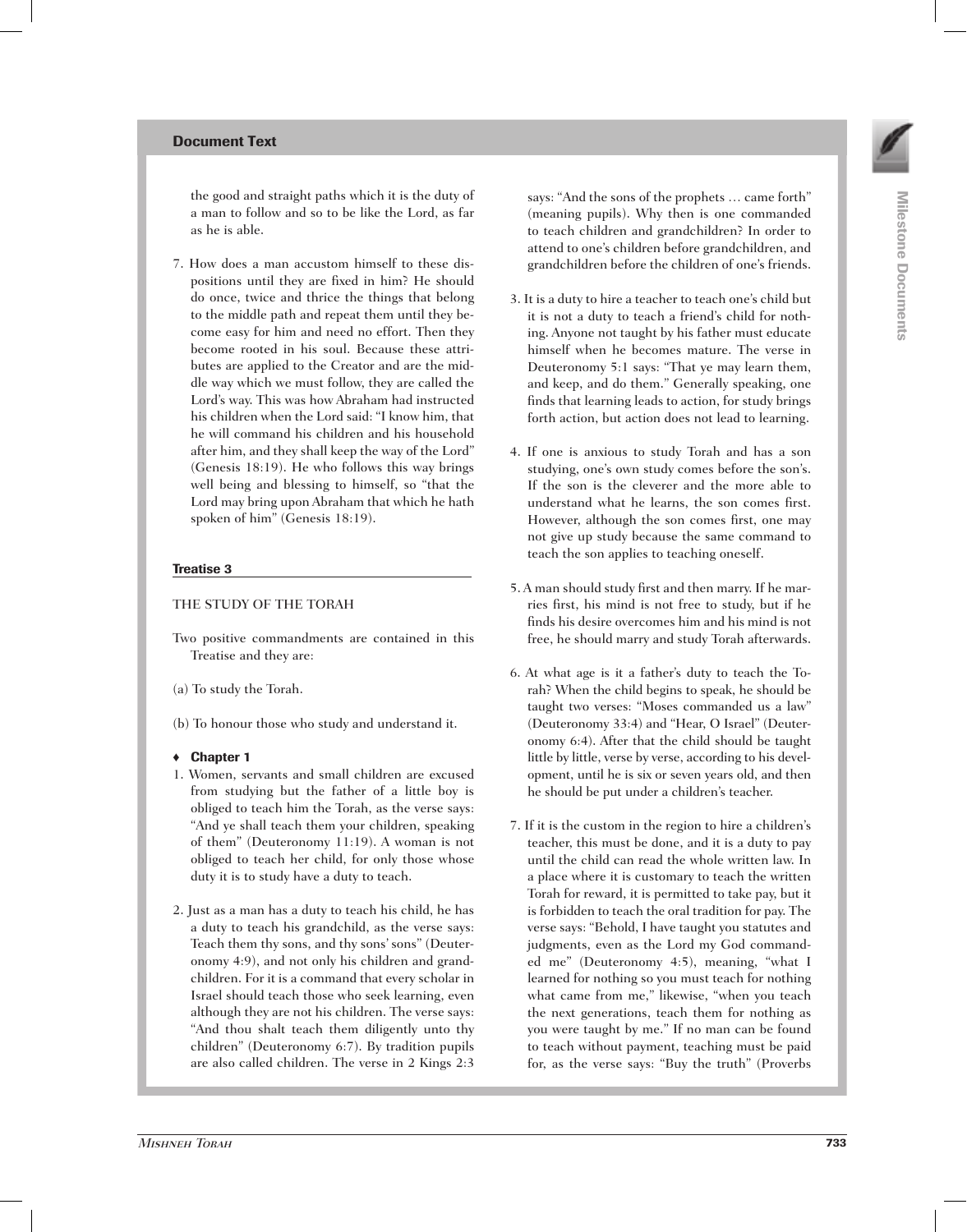23:23). Can he therefore teach for nothing? The same verse says: "sell it not." Learn from this that it is forbidden to teach the oral law for hire although your teacher did so.

- 8. Every Israelite has a duty to study whether he is poor or rich, whether healthy or suffering, whether young or very old and in failing strength, even if he is poor and supported by charity or begs from door to door. Even if he is a married man with a wife and children, it is a duty to set aside time to study, day and night, as the verse says: "Thou shalt meditate therein day and night" (Joshua 1:8).
- 9. Among the great scholars of Israel some were hewers of wood and drawers of water, and some were blind, but in spite of that they studied by day and night. They were of those who passed on the verbal tradition from mouth to mouth from Moses our teacher.
- 10. For how long is it a duty to study the Law? To the day of death. The verse says: "Lest they depart from thy heart all the days of thy life" (Deuteronomy 4:9). When one does not study one forgets.
- 11. It is a duty to divide the time for study into three parts, one third for the written word, one third for the oral tradition and one third to understand things completely, and deduce one from another, and to compare one thing with another, and to know the rules by which the Torah is expounded until one grasps the principle of the rules and knows which things are forbidden, which are permitted and which are learned by tradition. This study is known as Gemara.
- 12. To give an example, an artisan busies himself with his work for three hours each day and spends nine hours in study. Of the nine hours, for three he ought to study the written law, for three the oral law and for three investigate his knowledge and understanding of matters one from another. Traditional matters are included in the Holy Writ and their explanations are in the oral law. The subjects relating to the *Pardes* are in the *Gemara* generally. When do these rules apply? When a man begins to study. When he has acquired knowledge he has no need to study the Holy Writ or to busy himself with the oral tradition, and he should then read the written law and oral law at fixed times (so that he may not forget

any of the laws of the Torah) and turn every day to the *Gemara* according to the capacity of his heart and the equanimity of his mind.

13. A woman who studies the Torah has a reward but not the reward of a man because she is not commanded to do it. One who does something which is not mandatory has not the reward of one who obeys a command, but a smaller reward. Although she has a reward, the sages commanded that a man should not teach his daughter the Torah because most women have not the capacity to apply themselves to learning; they change the matters of the Torah into nonsense because of their poor understanding. The sages said of anyone who taught his daughter the Torah that it was as if he taught indecency and, according to tradition, this applies to teaching of the oral law. As regards the written Torah, he should not start to teach her at all, but, if he does, there is no impropriety in that.

#### Treatise 4

#### IDOLATRY

- Fifty-one commandments, two positive and fortynine negative, are enumerated here. They are:
- 1. Not to follow idolaters (worshippers of the stars).
- 2. Not to follow evil thoughts and sights of the eyes.
- 3. Not to blaspheme.
- 4. Not to worship idols in the customary way.
- 5. Not to bow down to them.
- 6. Not to make a graven image for oneself.
- 7. Not to make a graven image for another.
- 8. Not to make any image even for its beauty.
- 9. Not to entice others to serve it.
- 10. To burn an idolatrous city.
- 11. Not to rebuild it.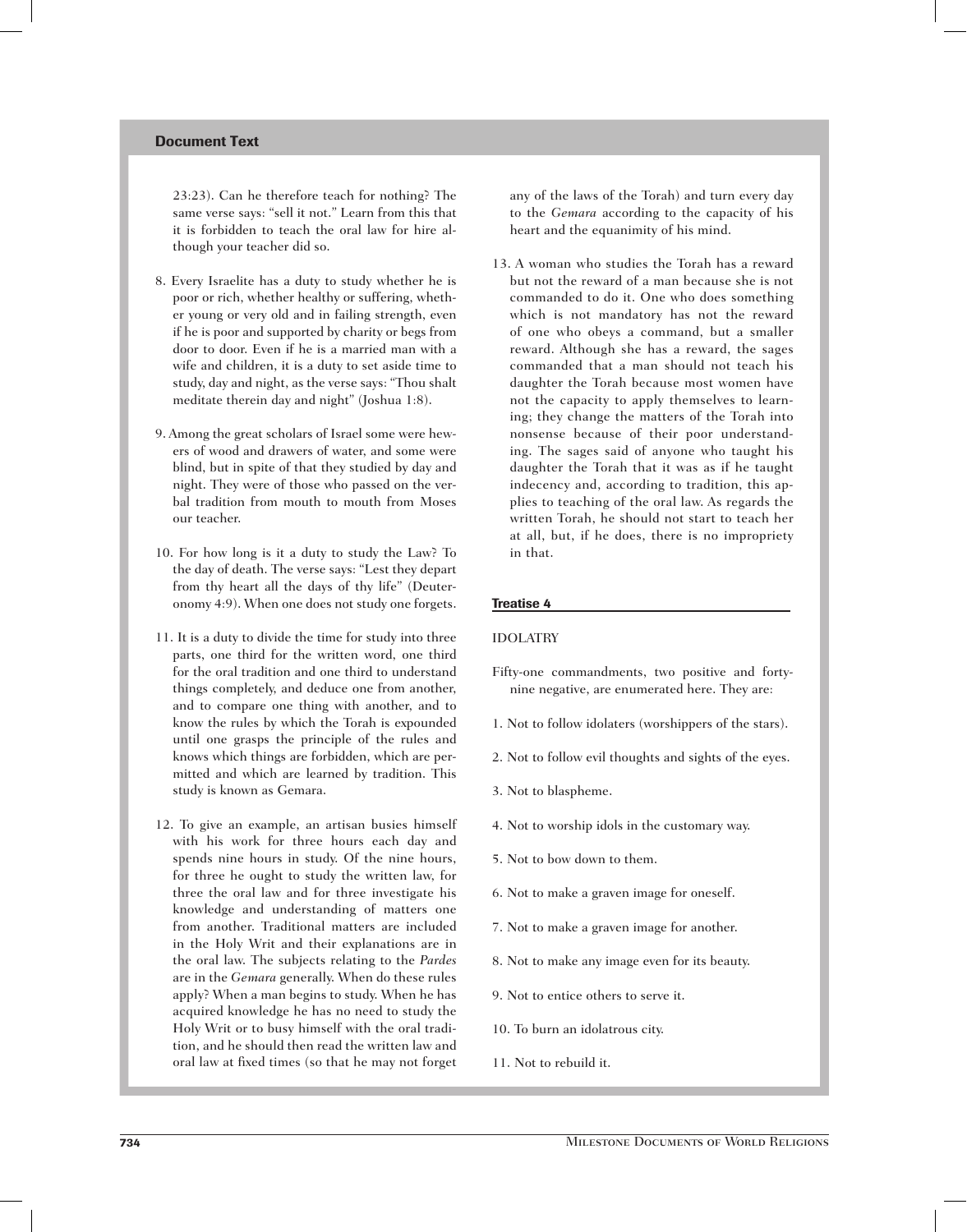- 12. Not to benefit from any of its wealth.
- 13. Not to entice anyone to serve an idol.
- 14. Not to love an enticer.
- 15. Not to stop hating an idolater.
- 16. Not to save him.
- 17. Not to plead for him.
- 18. Not to refrain from testifying against him.
- 19. Not to prophesy in the name of idolatry.
- 20. Not to listen to such prophesy.
- 21. Not to prophesy falsely even in the name of the Lord.
- 22. Not to fear to destroy a false prophet.
- 23. Not to swear in the name of idolatry.
- 24. Not to practise necromancy.
- 25. Not to practise sorcery.
- 26. Not to sacrifice to Moloch (burning first born in sacrifice).
- 27. Not to set up a pillar.
- 28. Not to bow down to a figure made of stone.
- 29. Not to plant a grove.
- 30. To destroy idols and their belongings.
- 31. Not to benefit from idol worship and its belongings.
- 32. Not to enjoy their plated ornaments.
- 33. Not to make a covenant with idolaters.
- 34. Not to show them favours.
- 35. Not to let them dwell in our land.
- 36. Not to follow their customs or dress.
- 37. Not to practise witchcraft.
- 38. Not to practise divination.
- 39. Not to practise augury.
- 40. Not to practise enchantment.
- 41. Not to seek the spirits of the dead.
- 42. Not to consult those who practice spiritualism.
- 43. Not to consult augurers.
- 44. Not to practise magic.
- 45. Not to round off the side curls of the head.
- 46. Not to destroy the corners of the beard.
- 47. Man shall not adorn himself in women's clothes.
- 48. A woman shall not adorn herself in armour or the clothes of a man.
- 49. Not to practise tattooing.
- 50. Not to lacerate oneself.
- 51. Not to tear one's hair for the dead.
- An elucidation of all these commandments is given in the following chapters.

#### ♦ Chapter 1

1. In the days of Enosh the children of mankind erred grievously and rejected the advice of the wise men of that generation, and Enosh himself suffered from that. Their mistake was to say that "because God made the stars and planets to rule the universe and placed them on high to share honour with them, for they are ministers who render service in His presence, they are worthy of praise, glory and honour." They also said that, "It is the will of God—blessed be He—to exalt and honour what He exalted and honoured, just as a king desires to honour those who stand before him: such is the prerogative of a king." When this idea arose in their hearts, they began to build temples, to offer sacrifices, and to praise and glorify them in words. Because of a wrong belief they bowed down before the stars in order to reach the will of the Creator. This is the basis of idolatry and was the verbal tradition of the worshippers who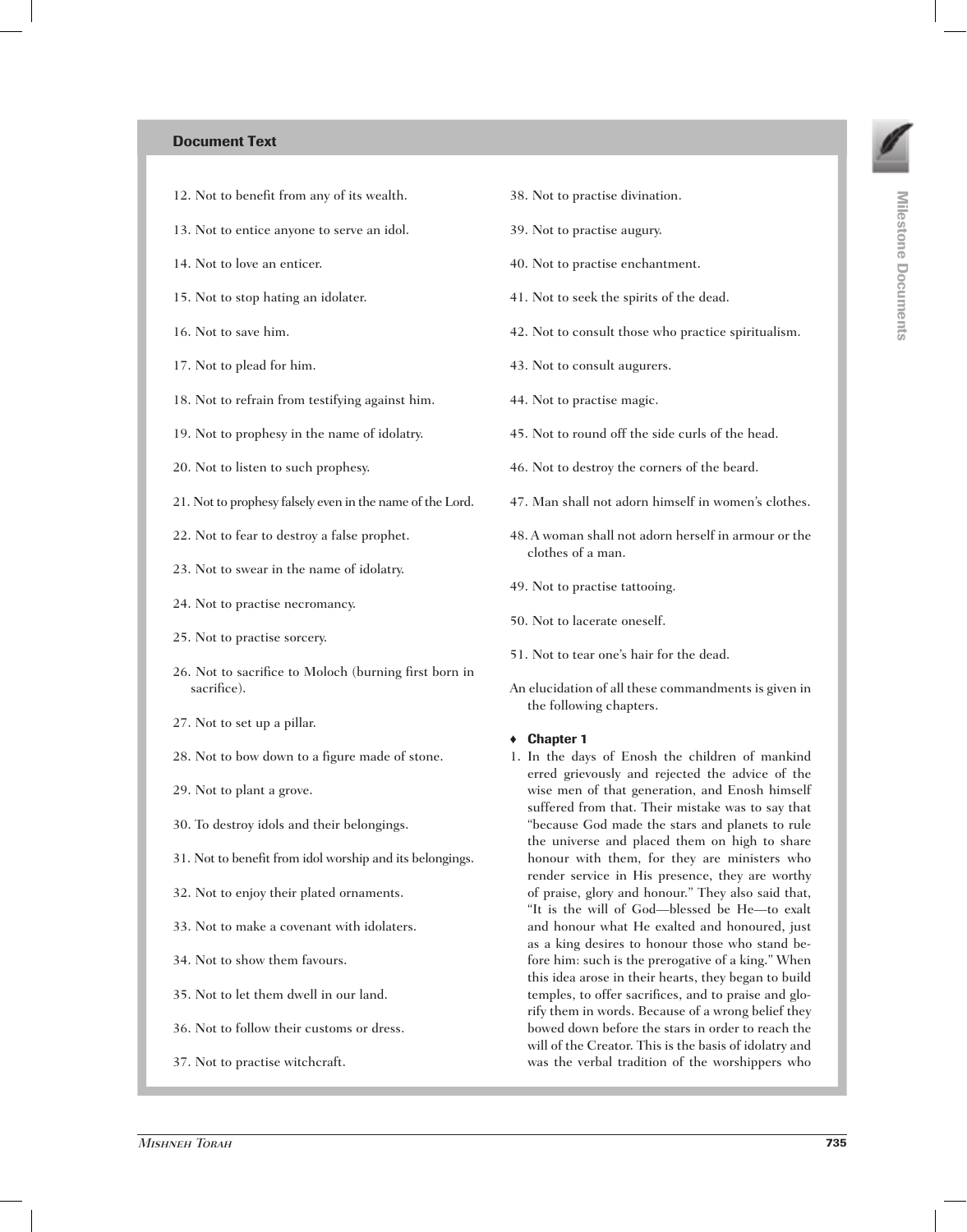knew its origin. They did not say that there was no god except one special star. Jeremiah said: "Who would not fear Thee, O King of nations? for to Thee doth it appertain … there is none like unto Thee. But they are altogether brutish and foolish; the stock is a doctrine of vanities" (Jeremiah 10:7–8), meaning "All know that Thou art alone, but by mistakes and folly they think that vanity is Thy will."

- 2. After a long time there arose among the children of men false prophets who said that God had commanded them to serve such and such a star, or all the stars. They brought offerings and libations to drink in certain quantities, built a temple and made an image for all the people, men, women and children to bow down before it. A prophet made it known that an image, which he had invented in his heart, was the form of a particular star, revealed to him in prophecy. In this way, they began to make images in the temples and under groves, and on the hill tops and high places where they congregated and bowed down. The people were told that "this image did good or evil and was worthy of worship and awe." The priests said to them that by "such service you will prosper and have good fortune, so do so and so, or don't do so and so." Then other deceivers arose who said that the star itself, or the planet or messenger had spoken with them and told them to serve the idol and to worship it by doing one thing and not another. The service of images by different ceremonies with sacrifice and bowing down before them spread throughout the world. After a long time the great and awful Name was forgotten and the people, men, women and children, only recognised an image of wood or stone and the temple of stone which they had been brought up from infancy to serve by bowing down, and by swearing by its name. The wise men among them, the priests and such like, thought that there was no god except the stars and planets whose images were made in their likenesses. So the Rock of the universe had no one to recognise Him except solitary persons like Enosh, Methuselah, Noah, Shem and Eber. Thus the world continued to revolve until a pillar of the world was born—Abraham, our father.
- 3. When this mighty one grew up, he began to think hard. Even when young, he thought by day and night and wondered how it was possible for the universe to revolve without a driver to turn it, for

it was impossible for it to do that by itself. He had no teacher or instruction in the matter, for he was sunk in Ur of the Chaldees among foolish idolaters. His father and mother and all the people worshipped the stars, and he worshipped with them. His heart struggled to reach the way of Truth and to understand the correct line of thought. He realised that there was one God who led the planets and that He had created all and that there was no other god except Him. He knew that all were mistaken and that what caused them to err was worship of the images which drove the Truth out of their minds. Abraham was forty years old when he recognised his Creator and, as soon as he recognised and understood, he began to think of changing the sons of Ur of the Chaldees to spread judgment among them and to teach that theirs was not the way of truth. He broke the images and began to tell the people that it was proper to worship only the Lord of the Universe, to bow down to Him and to offer sacrifice and drink offerings so that all future creatures might recognise Him. It was proper to destroy and smash the idols so that the people should not err by them like those who think there is no god save images. When he had won them by his evidence, the king sought to kill him and by a miracle he escaped to Haran. There he stood up and made known to all that there was one God in the Universe who should be served and whom he proclaimed. He went forward from city to city and from country to country until he reached the land of Canaan and proclaimed the Name of the Lord, as the verse states: "Abraham called there on the name of the Lord, the everlasting God" (Genesis 21:33). When the people collected round him and questioned him about his words, he explained to each according to his intelligence until he turned them to the way of Truth. Thousands and tens of thousands gathered and became Abraham's household and he planted in their hearts this great principle. He wrote books and taught Isaac his son, and Isaac taught and advised and instructed his son, Jacob, and made him a teacher. Jacob our father taught all his children and appointed Levi head of the school of learning—to teach the way of the Lord and to fulfil Abraham's commands. Jacob commanded his children not to cease continual support for the Levites so that learning might not be forgotten. So the movement advanced in strength among the sons of Jacob and their associates so that a people arose who knew the Lord. When the children of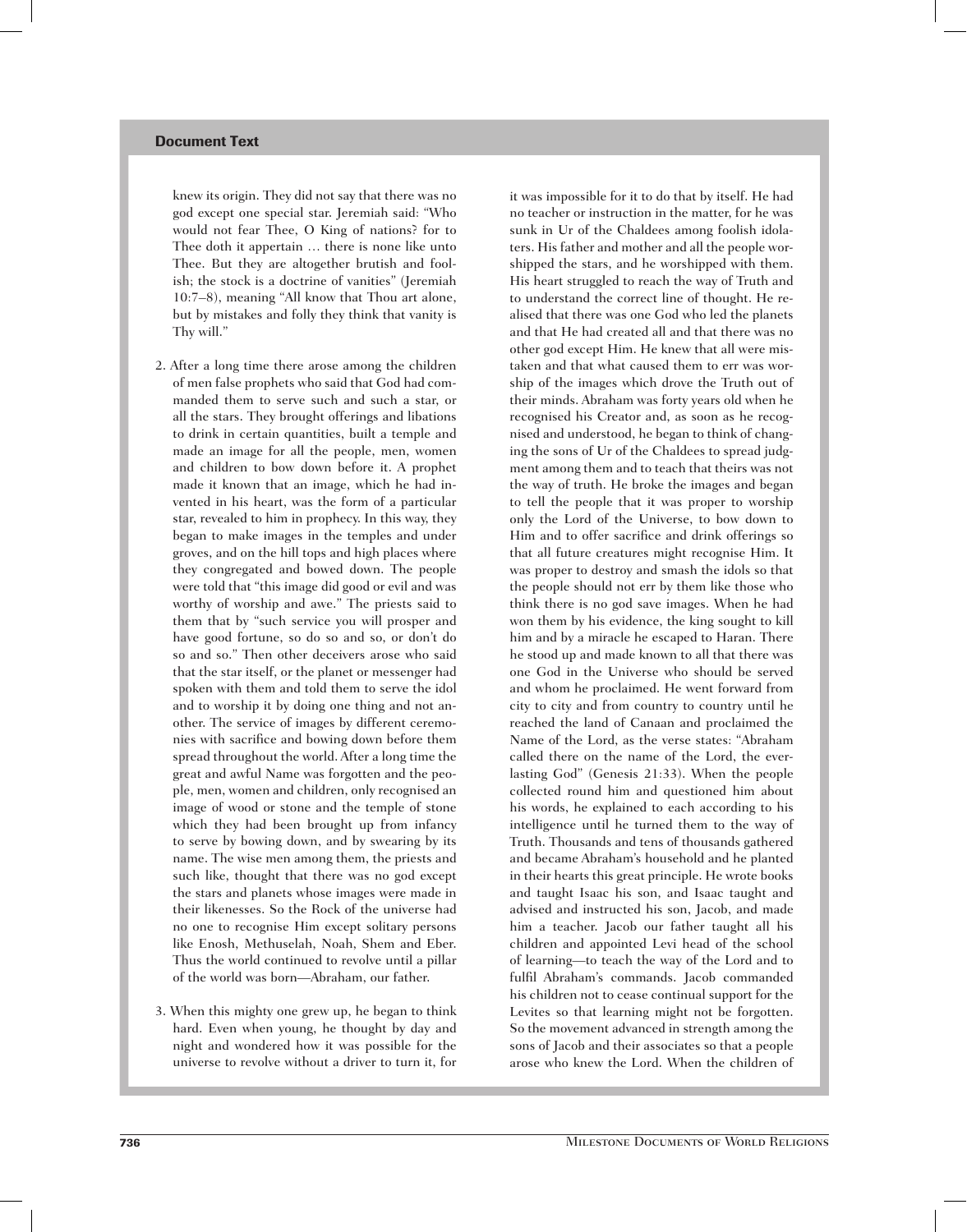Israel had spent a long time in Egypt they relapsed into idolatry from local customs. But the tribe of Levi remained faithful to the commandments of their fathers and were never idolaters. Soon the root which Abraham had planted would have been uprooted and the children of Jacob would have returned to the errors of the world but for the love of the Lord for us. To maintain the oath with Abraham He appointed Moses, our master, as lord of all the prophets and made him His messenger. When Moses our teacher prophesied, the Lord chose the people of Israel for His inheritance and crowned them with the commandments. He made known to them the way of His service and what would be the judgment against idolatry and all its erring followers.

#### Treatise 5

# **REPENTANCE**

This deals with one positive commandment that the sinner shall repent of his guilt and confess it before the Lord. The explanation of this command and the principles related to it are given in this treatise.

# ♦ Chapter 1

1. If a man trangresses one of the positive or negative commands of the Torah, whether intentionally or by mistake, when he repents and turns back from the sin it is a duty to confess before the Lord blessed be He! The verse states: "When a man or woman shall commit any sin … they shall confess their sin which they have done" (Numbers 5: 6,7) and this is a confession in words and the confession is a positive command. How is it done? The sinner says: "I beseech Thee Great Name, I have sinned. I have been perverse and transgressed before thee, I have done so and so. Now behold. I repent and am ashamed of my deed and I shall not repeat it again." This is the fundamental form of confession. Whoever elaborates his confession and prolongs it is praiseworthy. But the transgressor or guilty one when bringing sacrifices for mistakes or deliberate misdeeds will not be pardoned by a sacrifice until he repents and confesses in words, as the verse says: "he shall confess that he hath sinned" (Leviticus 5:5). Also all under sentence of death from the *Beth Din* and those sentenced to lashings do not atone by death or the lashing unless they repent and confess. Any-

one who injures his fellow man or damages him in money matters, even if he makes recompence for what is due, does not have atonement until he has confessed and turned from such doings for ever. As the verse states: Any sin that men commit … they shall confess their sin which they have done" (Numbers 5:6,7).

- 2. The scapegoat because it is sent away atones for the sins of all Israel. The High Priest confesses over it for the whole of Israel. As the verse says: Aaron shall … confess him all the iniquities of the children of Israel" (Leviticus 16:21). The scapegoat atones for all the transgressions mentioned in the Torah, the minor and major, the deliberate or accidental and whether done knowingly or in ignorance. The goat atones for all who repent, but if the sinner does not repent, the goat only atones for minor offences. What are minor and major transgressions? The major sins are those which carry the death penalty of the *Beth Din* or *karet*. False swearing, although it does not imply *karet*, is a major sin. All other negative and positive commands which do not involve *karet* are minor.
- 3. In these times when there is no Temple standing and we have no altar for atonement, there is nothing left but repentance. Repentance atones for all transgressions. Even one who has done evil all his days, if he repents, will have nothing of his wickedness held against him in the end. The verse says: "As for the wickedness of the wicked, he shall not fall thereby in the day that he turneth from his wickedness" (Ezekiel 33:12). The Day of Atonement (Yom Kippur) itself atones for those who repent, even as the verse states: "For on that day shall the priest make an atonement for you" (Leviticus 16:30).
- 4. Although repentance atones for everything and the Day of Atonement itself atones, there are some transgressions which are atoned for at once and there are others which are not forgiven for some time. For example, if a man sins against a positive commandment which does not carry *karet* and he repents, he is forgiven straight away; of such the verse says: "Return ye backsliding children, and I will heal your backslidings" (Jeremiah 3:22). If he transgresses a negative command which does not deserve *karet* or the death penalty of the *Beth Din* and he repents, it is suspended till the Day of Atonement pardons; of such the verse says: "For on that